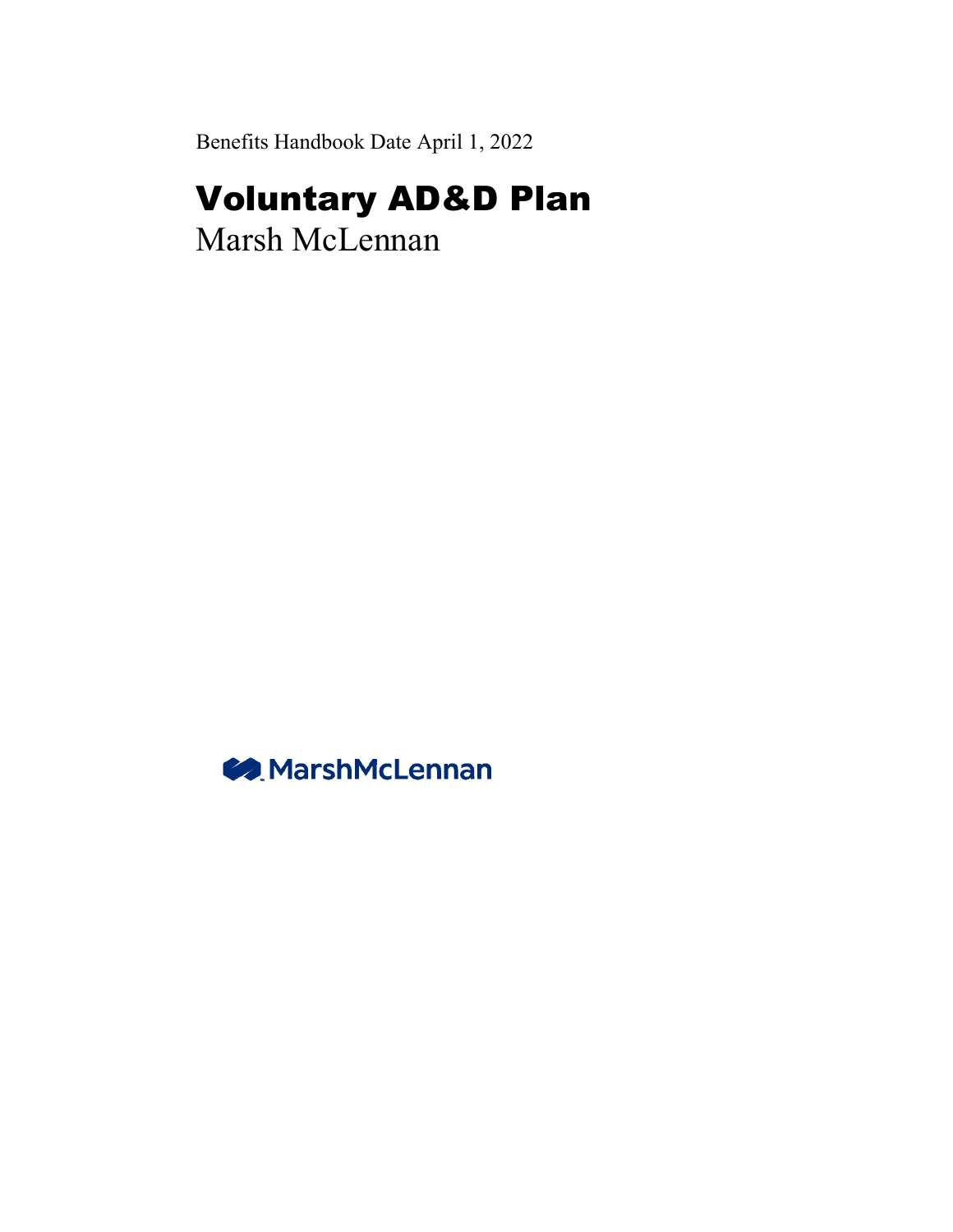# Voluntary AD&D Plan

*The Voluntary AD&D Plan provides a benefit to someone you name as your beneficiary if you die in a covered accident, or to you if you suffer dismemberment as a result of a covered accident. Additional coverage is available for your family members (in which case the benefit is payable to you).* 

*References in this section to Marsh & McLennan Companies mean Marsh McLennan.* 

#### A Note about ERISA Plan.

The Employee Retirement Income Security Act of 1974 (ERISA) is a federal law that governs many employer-sponsored plans including this one. Your ERISA rights in connection with this Plan are detailed in the *Administrative Information* section.

#### SPD and Plan Document

This section provides a summary of the Voluntary AD&D Plan as of January 1, 2022.

This section, together with the *Administrative Information* section and the applicable section about participation, forms the Summary Plan Description and plan document of the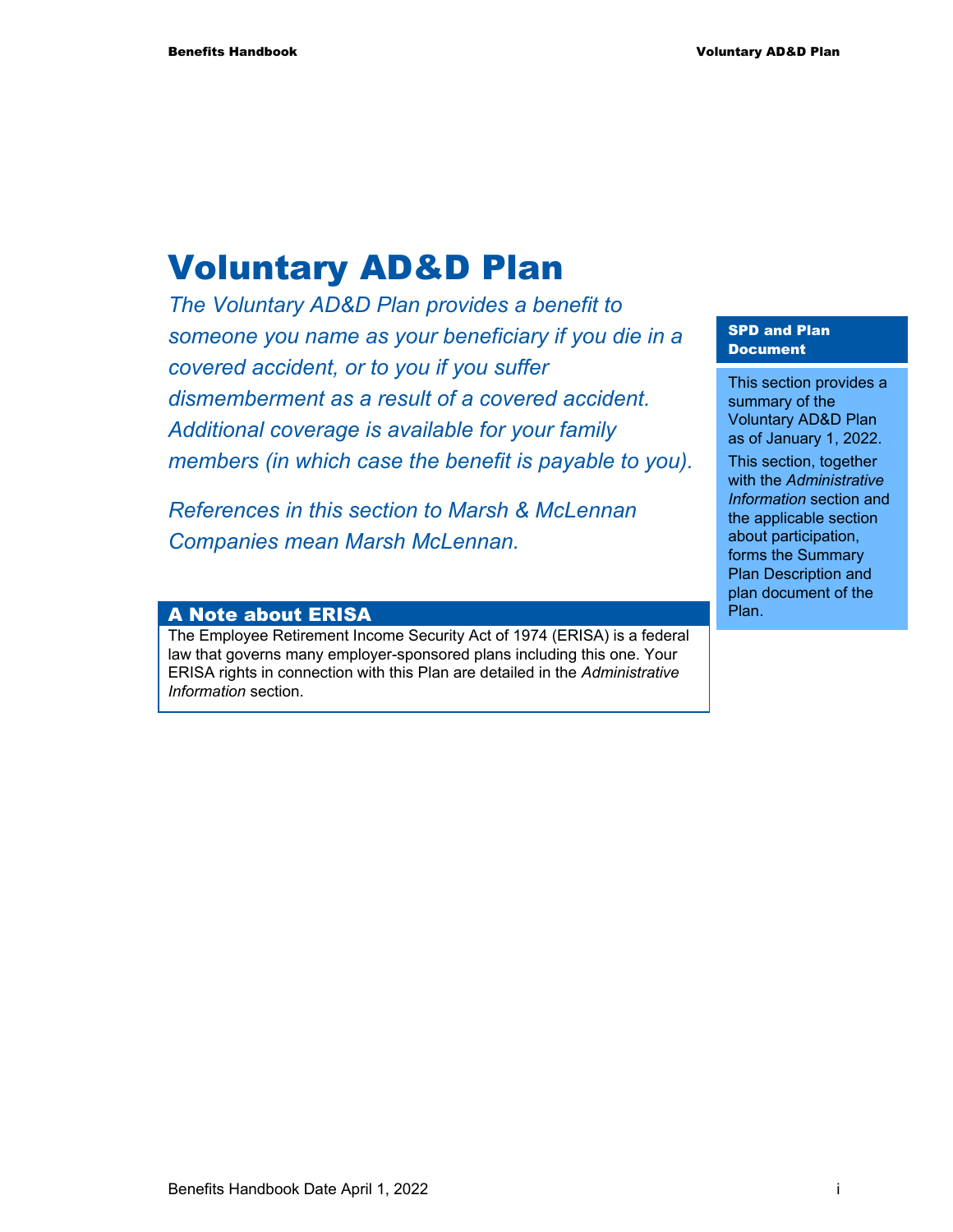# **Contents**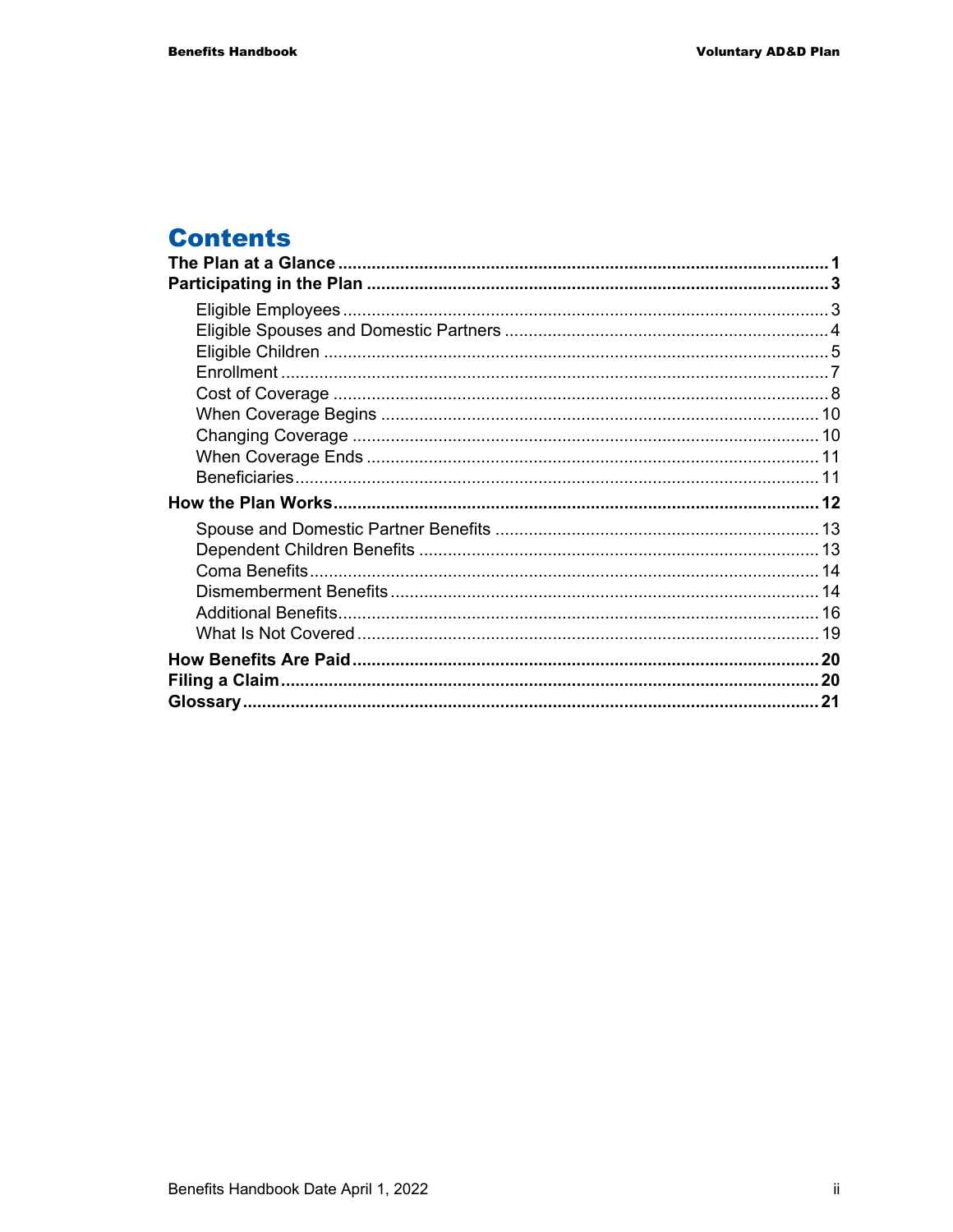# The Plan at a Glance

This Plan provides a benefit to someone you name as your BENEFICIARY if you die in a covered accident, or to you if you suffer DISMEMBERMENT as a result of a covered accident. Additional coverage is available for your eligible family members (in which case the benefit is payable to you). The chart below contains some important Plan features and coverage information. For more information, see "How the Plan Works" on page 12.

| <b>Plan Feature</b>                 | <b>Highlights</b>                                                                                                                                                                                   |
|-------------------------------------|-----------------------------------------------------------------------------------------------------------------------------------------------------------------------------------------------------|
| <b>How the Plan</b><br><b>Works</b> | You can elect Voluntary AD&D for you, your spouse or domestic partner<br>×.<br>and your eligible children.                                                                                          |
|                                     | You can elect an accidental death benefit of one to 10 times your<br>п<br>SALARY, rounded to the next \$1,000, up to a maximum of \$1,000,000.<br>The amount you elect is called the PRINCIPAL SUM. |
|                                     | You can elect coverage to include your eligible family members. The<br>u.<br>spouse or domestic partner benefit is:                                                                                 |
|                                     | 60% of the principal sum if there are no covered dependent children<br>at the time of the accident                                                                                                  |
|                                     | 50% of the principal sum if there are covered dependent children at<br>the time of the accident                                                                                                     |
|                                     | The child benefit with family coverage is:<br>×                                                                                                                                                     |
|                                     | 20% of the principal sum up to a maximum of \$200,000 if there is no<br>covered spouse or domestic partner at the time of the accident                                                              |
|                                     | 15% of the principal sum up to a maximum of \$200,000 if there is a<br>covered spouse or domestic partner at the time of the accident                                                               |
|                                     | Dismemberment benefits are paid at a percentage of the principal<br>sum.                                                                                                                            |
|                                     | Certain types of losses are not covered.<br>×                                                                                                                                                       |
| <b>Eligibility</b>                  | You are eligible to participate in this plan if you meet the eligibility<br>×<br>requirements set forth below.                                                                                      |
|                                     | See "Participating in the Plan" on page 3 for details.<br>u.                                                                                                                                        |
| <b>Enrollment</b>                   | You must enroll for coverage within 30 days of the date you become<br>×<br>eligible to participate or during Annual Enrollment.                                                                     |
|                                     | In order for your eligible family members to be covered, you must elect<br>×<br>family coverage.                                                                                                    |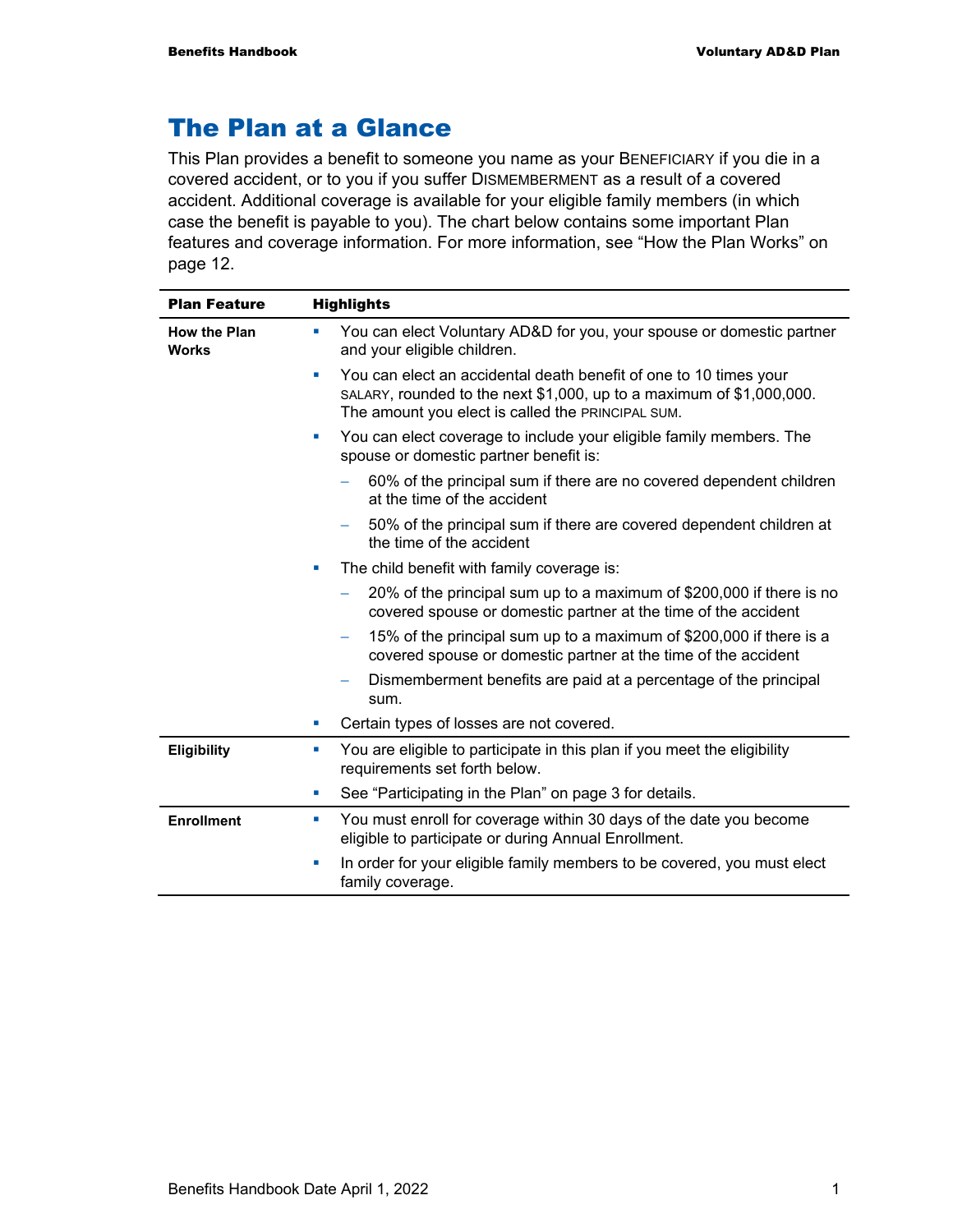| <b>Plan Feature</b>     | <b>Highlights</b>                                                                                                                                                                                |
|-------------------------|--------------------------------------------------------------------------------------------------------------------------------------------------------------------------------------------------|
| <b>Cost of Coverage</b> | Your cost depends on the amount of coverage you elect.<br>ш                                                                                                                                      |
|                         | Semi-monthly cost of coverage:<br>×                                                                                                                                                              |
|                         | For each \$1,000 of individual coverage, your semi-monthly<br>contribution is \$0.006.                                                                                                           |
|                         | For each \$1,000 of family coverage, your semi-monthly contribution<br>-<br>is \$0.008.                                                                                                          |
|                         | Weekly cost of coverage:<br>u,                                                                                                                                                                   |
|                         | For each \$1,000 of individual coverage, your weekly contribution is<br>\$0.003.                                                                                                                 |
|                         | For each \$1,000 of family coverage, your weekly contribution is<br>\$0.004.                                                                                                                     |
| <b>Beneficiary</b>      | You can name anyone you wish as a beneficiary.<br>u,                                                                                                                                             |
|                         | You can change your beneficiary at any time.<br>o,                                                                                                                                               |
|                         | You are always the beneficiary if your covered family members die.<br>×                                                                                                                          |
| Contact                 | For more information, contact the Claims Administrator:                                                                                                                                          |
| <b>Information</b>      | National Union Fire Insurance Company of Pittsburgh, Pa. (National Union),<br>an AIG Company<br>P.O. Box 25987<br>Shawnee Mission, KS 66225<br>Phone: +1 800 551 0824 (for Claims and Questions) |
|                         | Policy Number: Active Group - PAI 0009131403-A                                                                                                                                                   |
|                         | Policy Number: Retired Group - PAI 0008062289                                                                                                                                                    |
|                         | Marsh McLennan does not administer this Plan. National Union's decisions<br>are final and binding.                                                                                               |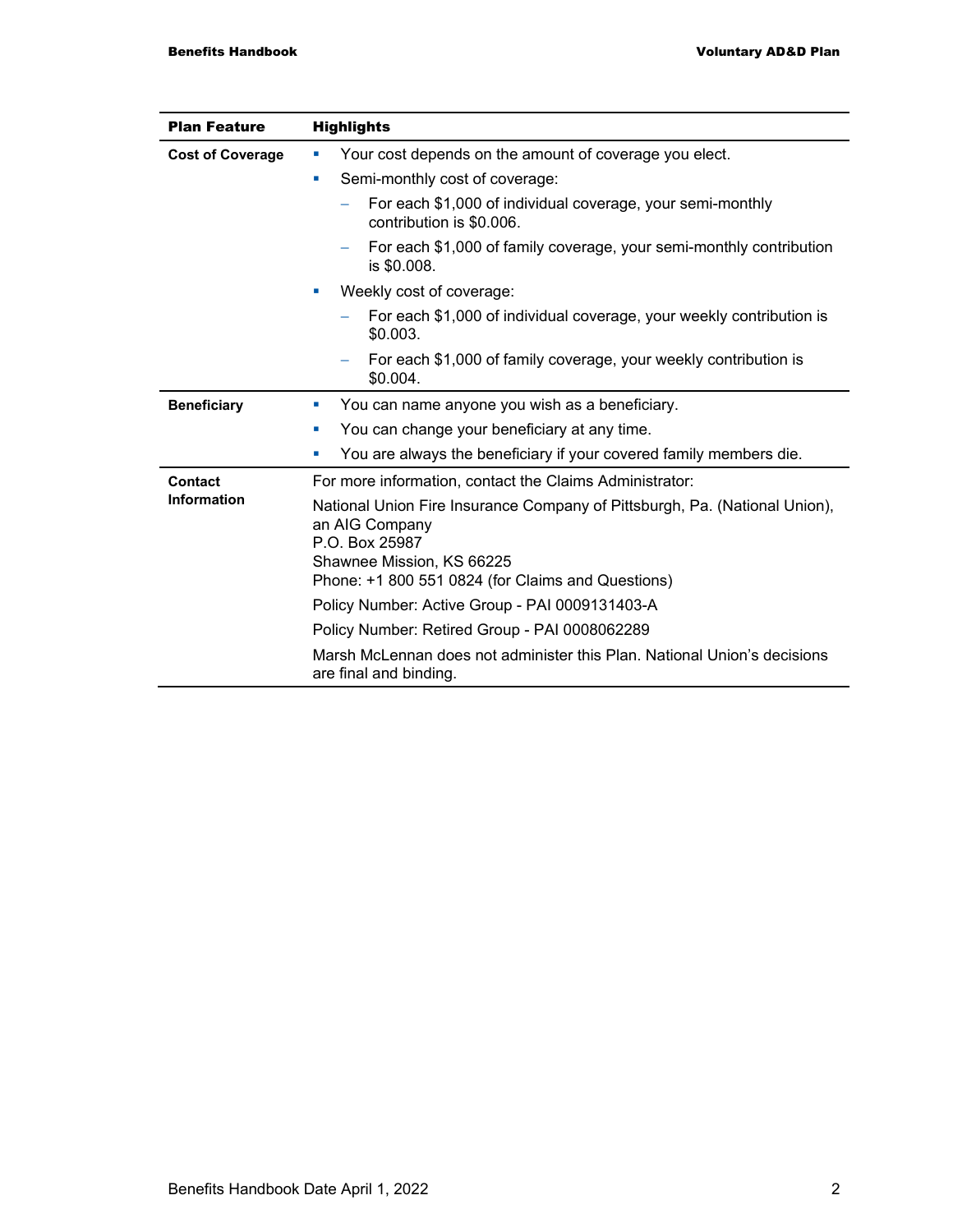# Participating in the Plan

If you are an employee of Marsh & McLennan Companies or any subsidiary or affiliate of Marsh & McLennan Companies and you meet the requirements set forth below, you become eligible on your eligibility date.

You can also cover your eligible spouse, domestic partner, child, and child of your domestic partner under this plan.

# Eligible Employees

To be eligible for the benefits described in this Benefits Handbook you must meet the eligibility criteria listed below.

### *Marsh & McLennan Companies Employees (other than MMA)*

You are eligible if you are an employee classified on payroll as a US regular employee of Marsh & McLennan Companies or any subsidiary or affiliate of Marsh & McLennan Companies (other than Marsh & McLennan Agency LLC and any of its subsidiaries (MMA)).

Individuals who are classified on payroll as temporary employees or who are compensated as independent contractors are not eligible to participate.

#### "You," "Your," and "Employee"

As used throughout this plan summary, "employee", "you" and "your" always mean:

- For Marsh & McLennan Companies participants: a US regular employee of Marsh & McLennan Companies or any subsidiary or affiliate of Marsh & McLennan Companies (other than MMA).
- For MMA participants: a US regular employee of MMA-Corporate, MMA-Alaska, MMA-Northeast, Security Insurance Services of Marsh & McLennan Agency LLC or Marsh & McLennan Agency LLC, Private Client Services – National Region (MMA PCS – National).

# *Eligible MMA Employees*

You are eligible if you are an employee classified on payroll as a US regular employee of Marsh & McLennan Agency LLC – Corporate (MMA-Corporate), Marsh & McLennan Agency LLC – Alaska (MMA-Alaska), Northeast (MMA-Northeast), Security Insurance Services of Marsh & McLennan Agency LLC or Marsh & McLennan Agency LLC, Private Client Services – National Region (MMA PCS – National).

Individuals who are classified on payroll as temporary employees or who are compensated as independent contractors are not eligible to participate.

# *Your Eligibility Date*

There is no waiting period if you are ACTIVELY-AT-WORK. Your eligibility date is the first day you are Actively-At-Work on or after your date of hire.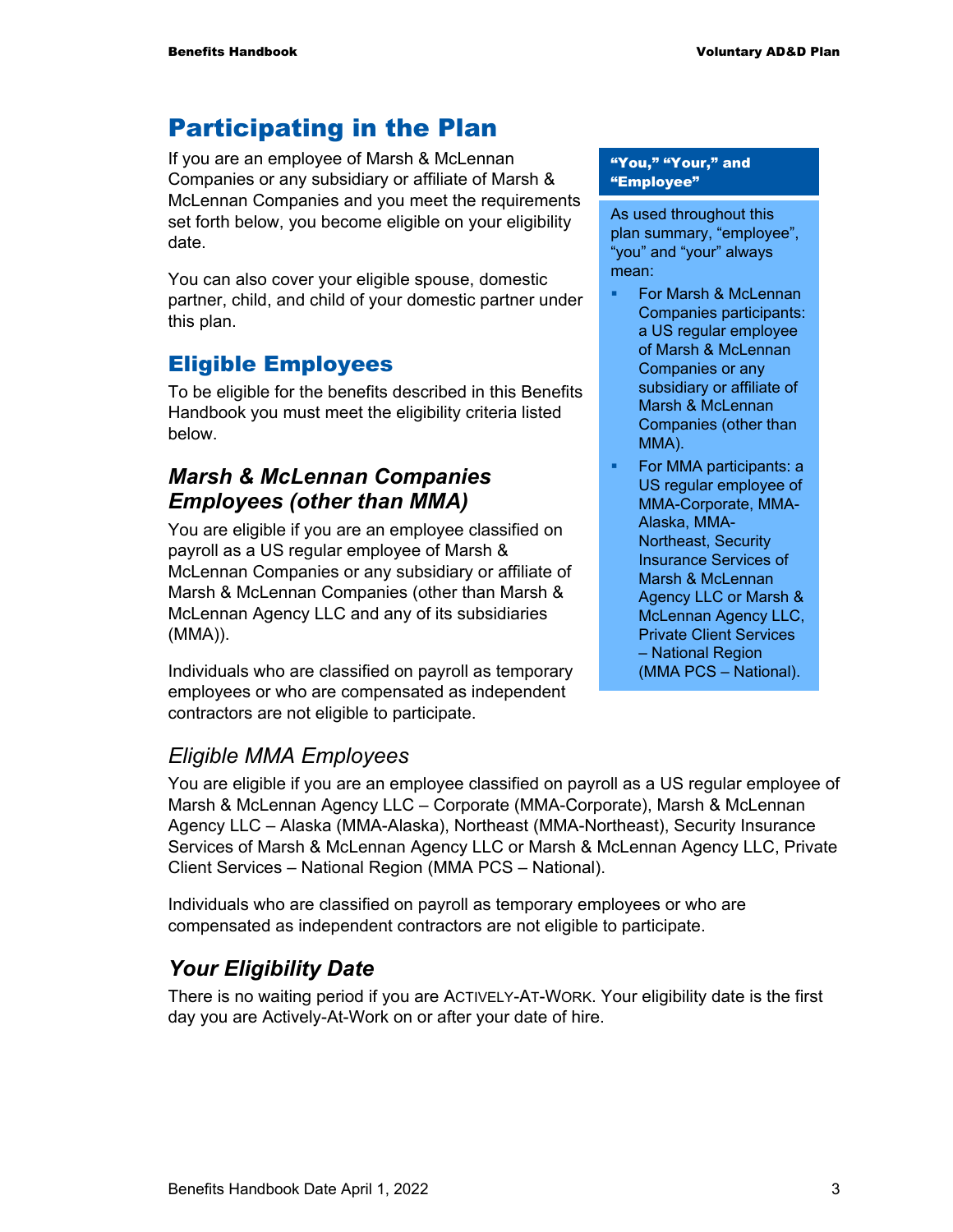#### Eligible Spouses and Domestic Partners

#### *Spouse / Domestic Partner*

 You have already received a marriage license from a US state or local authority, or registered your domestic partnership with a US state or local authority.

#### *Spouse Only*

 Although not registered with a US state or local authority, your relationship constitutes a marriage under US state or local law (e.g. common law marriage or a marriage outside the US that is honored under US state or local law).

#### *Domestic Partner Only*

- Although not registered with a US state or local authority, your relationship constitutes an eligible domestic partnership. To establish that your relationship constitutes an eligible domestic partnership you and your domestic partner must:
	- − be at least 18 years old and mentally competent to consent to contract
	- − have not been part of another domestic partnership during the previous 12 months
	- − not be related by blood to a degree of closeness that would prohibit marriage under laws of the State of New York
	- − have been living together on a continuous basis prior to the date of the application
	- − be financially interdependent.
- Marsh McLennan reserves the right to require documentary proof of your domestic partnership or marriage at any time, for the purpose of determining benefits eligibility. If requested, you must provide documents verifying the registration of your domestic partnership with a state or local authority, your cohabitation and/or mutual commitment, or a marriage license that has been approved by a state or local government authority.

### *My spouse or domestic partner also works for the Company; can I still cover my spouse or domestic partner under the Plan?*

If you and your spouse or domestic partner are eligible to enroll for coverage under this Plan, only one person, but not both, may enroll in the Family Plan option. The other spouse may elect single coverage only. The maximum benefit paid out for both the employee and spouse will not exceed \$2 million.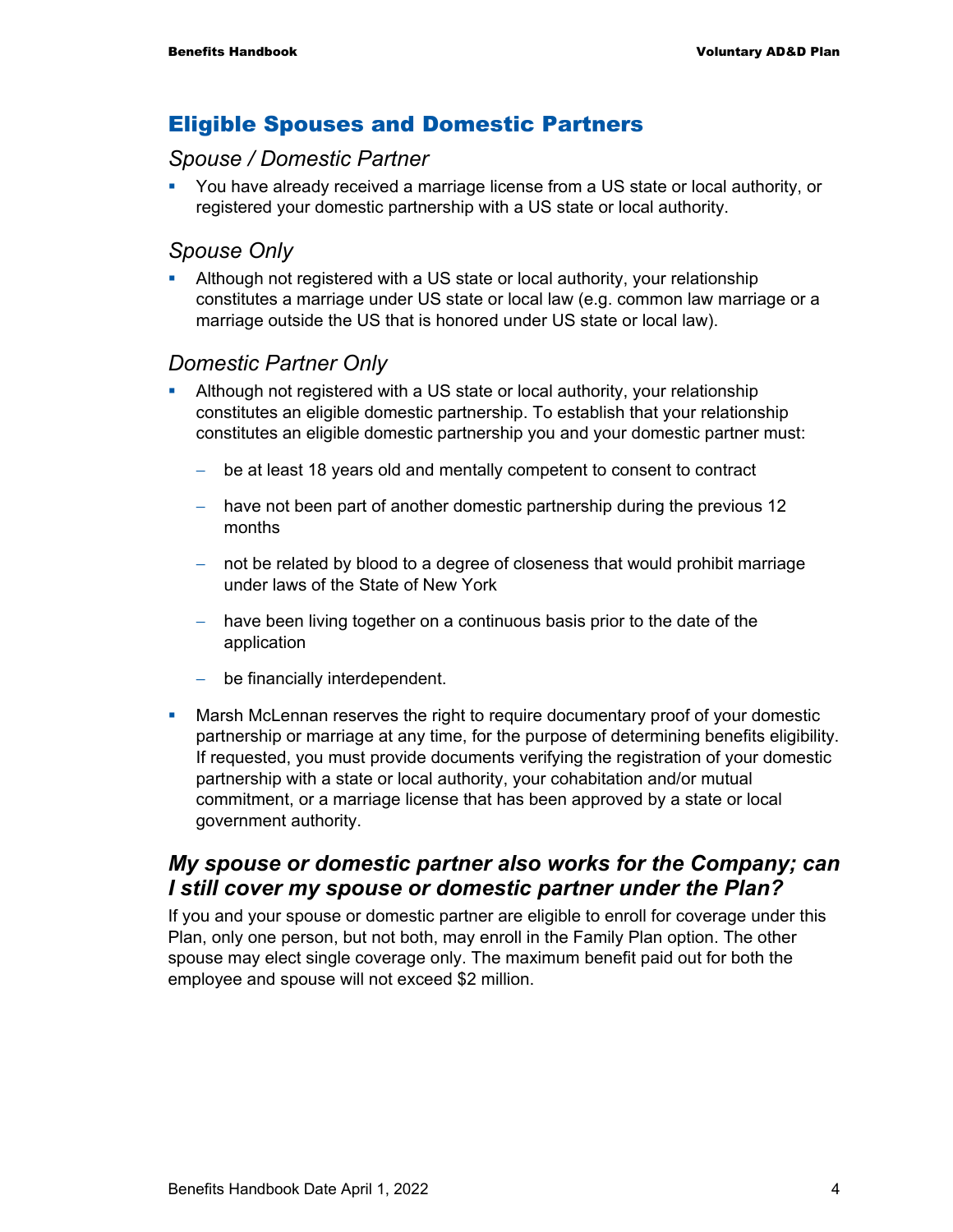# Eligible Children

#### *Can I cover my dependent child?*

You can cover:

- your legally adopted child
- **vour biological child**
- **vour stepchild**
- $\blacksquare$  the child of a domestic partner
- a foster or proposed adopted child from the moment of placement in your home

**Note:** Any child that meets one of these eligibility requirements and who is incapable of self support by reason of a total physical or mental DISABILITY as determined by National Union, may be covered beyond the end of the calendar year in which the child attains age 26. Proof of the dependent child's disability may be requested within 31 days after the child reaches the age limit and on an annual basis. If proof is not provided within 31 days of the request, coverage for the dependent child will not be extended.

For your child to be covered, your child must be:

- **dependent on you for maintenance and support,**
- **unmarried, and**
- **under 26 years of age.**

The Company has the right to require documentation to verify the relationship (such as a copy of the court order appointing legal guardianship). Company Voluntary AD&D coverage does not cover foster children or other children living with you, including your grandchildren, unless you are their legal guardian with full financial responsibility—that is, you or your spouse claims them as a dependent on your annual tax return.

### *When is my child eligible for coverage?*

A newborn biological child is eligible for coverage at birth. A legally adopted child is eligible for coverage on the day the adoption is legally finalized. A stepchild is eligible for coverage upon marriage of his or her parent. A foster child is eligible for coverage from the moment of placement in your home. A proposed adopted child will be considered an adopted child during any waiting period prior to the finalization of the child's adoption, provided such child is primarily dependent on you for support and maintenance during such waiting period.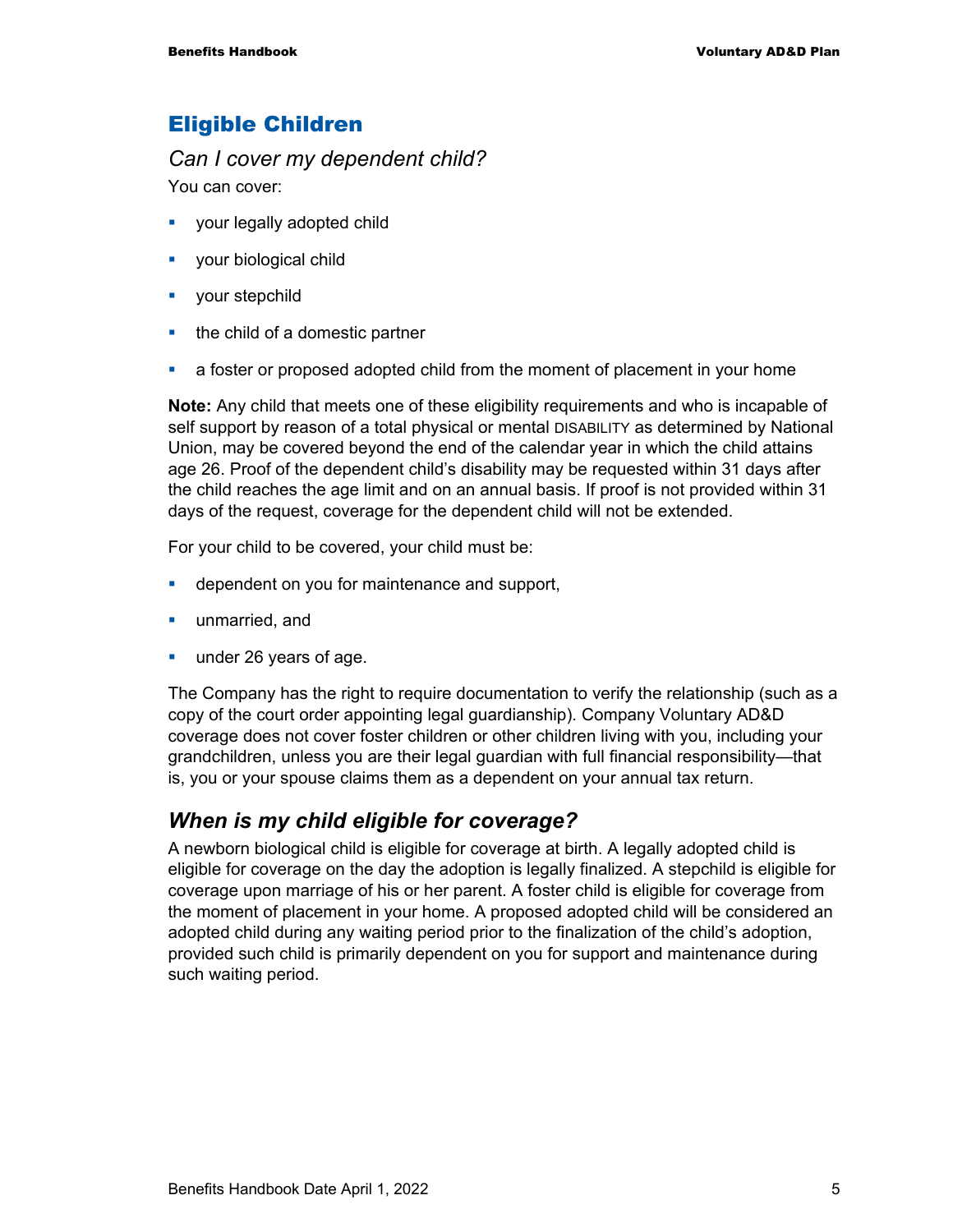### *How long can I cover my child?*

Generally, you can cover your child through the end of the calendar year in which your child reaches age 26. You may be able to extend coverage for your child after age 26:

**F** if the child is incapable of self-sustaining employment by reason of mental illness, developmental disability, or physical handicap and dependent upon you for support and maintenance.

Once your child reaches the maximum age for coverage or no longer meets the eligibility requirements (whichever comes first), your child's coverage will stop.

If your child no longer meets the eligibility requirements above, you must remove your child from coverage by going to Colleague Connect (**https://mmcglobal.sharepoint .com/sites/home**). Click **Pay & Benefits** and select **Mercer Marketplace Benefits Enrollment Website** under **Benefits**. No refund of contributions will be paid beyond the date eligibility ceases, and no benefit will be paid if your child dies or becomes dismembered as a result of an accident.

#### *I am divorced and do not have sole custody of my child; can I still cover my child?*

You can still cover your child under the Plan as long as the child meets the eligibility requirements.

### *Can I cover my grandchild?*

You can't cover your grandchild under this Plan unless you are the legally appointed guardian or you have legally adopted the child.

### *Can I cover my disabled child?*

You can cover your disabled child over the limiting age. To be eligible for coverage, your child has to be an unmarried child incapable of self support by reason of a total mental or physical disability.

The child also has to have been covered under this Plan before the limiting age.

The child's disability has to begin before the date eligibility would otherwise end.

At time of claim, National Union will request proof of disability to determine eligibility if the child was over age 26.

### *Can I cover my married child who is still dependent on me?*

You can't cover your married child, even if the child is still dependent on you.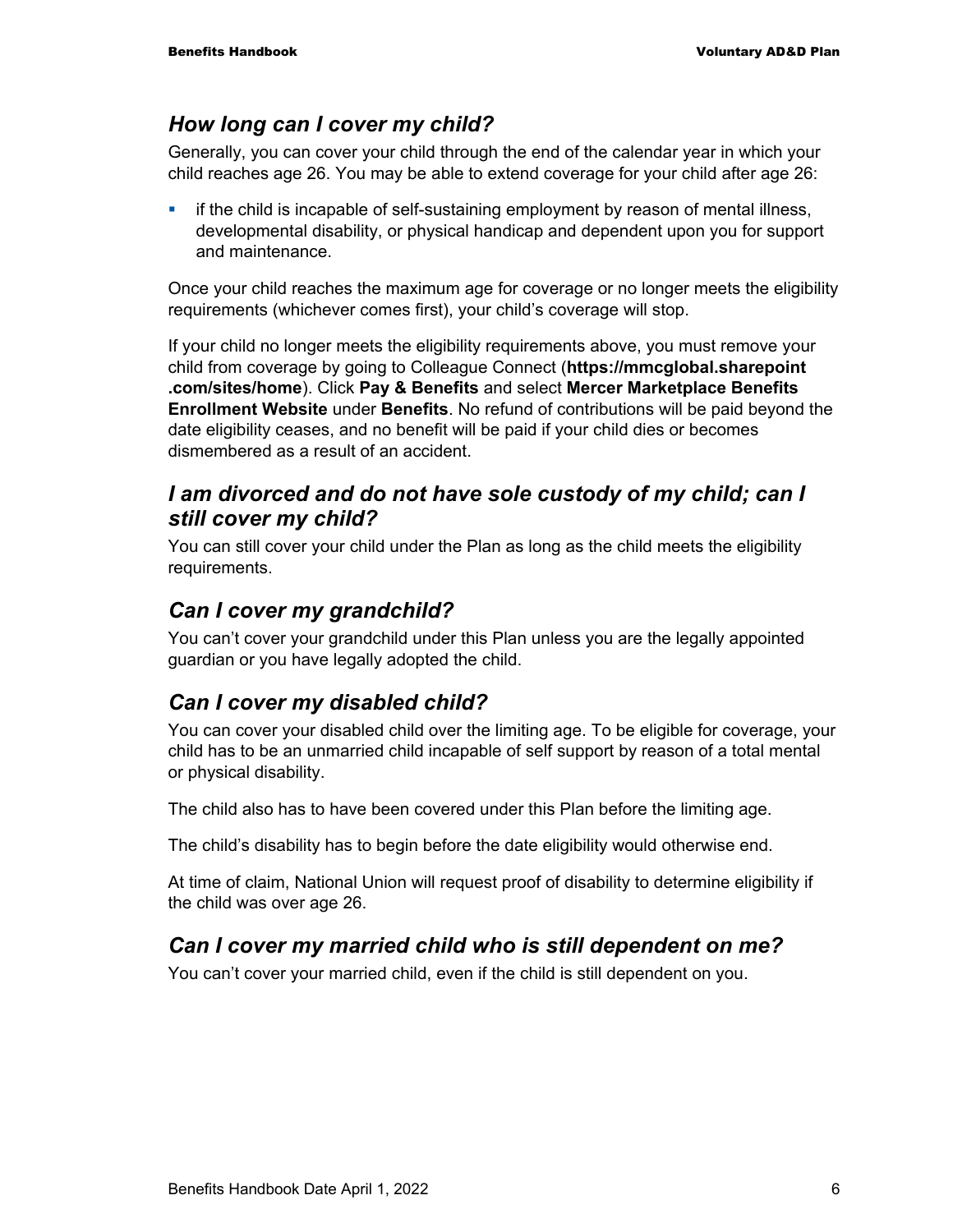#### *My spouse also works for the Company; can we both cover our child?*

If both you and your spouse work for the Company, only one spouse may enroll in the family plan option. The other spouse must enroll in the Employee only option. Also, your child has to meet the eligibility requirements.

## *My child also works for the Company and is enrolled in the plan with Employee Only coverage; can I still cover my child as a dependent under the Family Plan?*

If you and your child are eligible to enroll for coverage under this Plan, you may cover your child under the Family Plan as long as they meet the eligibility listed under "Eligible Children" on page 5. Your child may also elect their own coverage under the plan as an eligible employee. The maximum benefit paid out for both the employee and child will not exceed \$2 million.

# Enrollment

You must enroll for coverage within 30 days of the date you become eligible to participate or during annual enrollment. In order for your eligible family members to be covered, you must elect family coverage.

# *How do I enroll for coverage?*

To enroll for Voluntary AD&D coverage, go to Colleague Connect (**https://mmcglobal.sharepoint.com/sites/home**). Click **Pay & Benefits** and select **Mercer Marketplace Benefits Enrollment Website** under **Benefits**. You must enroll within 30 days of the date you become eligible or during Annual Enrollment.

# *How do I enroll my family members for coverage?*

To enroll your eligible spouse, domestic partner, or eligible children for Voluntary AD&D coverage, go to Colleague Connect (**https://mmcglobal.sharepoint.com/sites/home**). Click **Pay & Benefits** and select **Mercer Marketplace Benefits Enrollment Website** under **Benefits**. In order for your eligible family members to be covered, you must elect family coverage.

# *Is Evidence of Insurability required?*

No. Evidence of Insurability is not required.

# *What if I don't enroll when I am first eligible?*

If you don't enroll in the Voluntary AD&D Plan within 30 days of the date you become eligible, you can enroll:

- **u.** during Annual Enrollment, or
- **•** within 30 days of certain qualified changes in family status.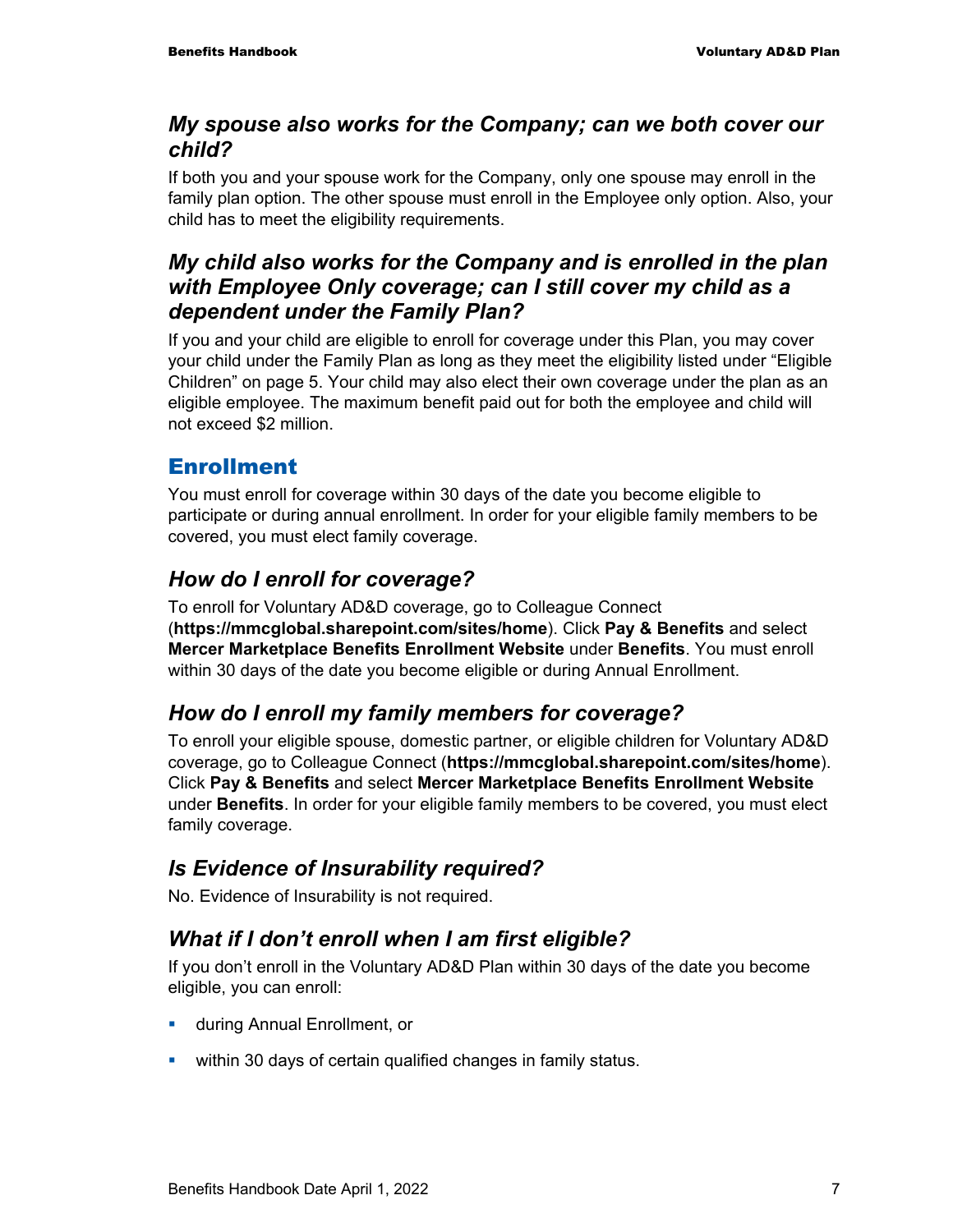Please see the *Life Events* section of the Benefits Handbook to determine whether your qualifying family status change allows you to enroll, increase, decrease, or discontinue coverage.

#### *Do I have to re-enroll for coverage every year?*

You don't need to re-enroll in Voluntary AD&D each year. After your initial enrollment, your coverage will continue until you change it, or leave the company.

### Cost of Coverage

#### *How much do I pay for coverage?*

If you choose Voluntary AD&D, your cost depends on your amount of insurance. The chart below lists the costs for each \$1,000 of individual coverage and each \$1,000 of family coverage.

|                                         | <b>Semi-monthly Cost</b> | <b>Weekly Cost</b> |
|-----------------------------------------|--------------------------|--------------------|
| For each \$1,000 of individual coverage | \$0,006                  | \$0.003            |
| For each \$1,000 of family coverage     | \$0,008                  | \$0.004            |

### *Do I have to continue to pay if I become disabled?*

You must continue to pay for your Voluntary AD&D coverage if you become disabled.

### *Taxes*

#### *Do I pay for my coverage with before-tax or after tax dollars?*

You pay for your Voluntary AD&D coverage (other than coverage for a domestic partner) with before-tax dollars, unless you are on a leave of absence or long-term DISABILITY (in which case, your contributions are made on an after-tax basis). This means that the money is deducted from your pay before federal, Social Security Taxes and most state and local income taxes are withheld.

By contributing on a before-tax basis, you reduce your taxable pay, and as a result, you lower the amount of taxes you pay.

**Note:** If you take an authorized unpaid leave of absence that's covered under the Family and Medical Leave Act, you may elect to continue your before-tax contributions by prepaying them for the period of the leave (otherwise, you will pay for the contributions monthly on an after-tax basis). To prepay before-tax contributions, you must authorize a lump-sum payroll deduction prior to the start of the leave. See your Human Resources representative for details. Coverage is continued during the course of the authorized unpaid leave for no more than 48 months.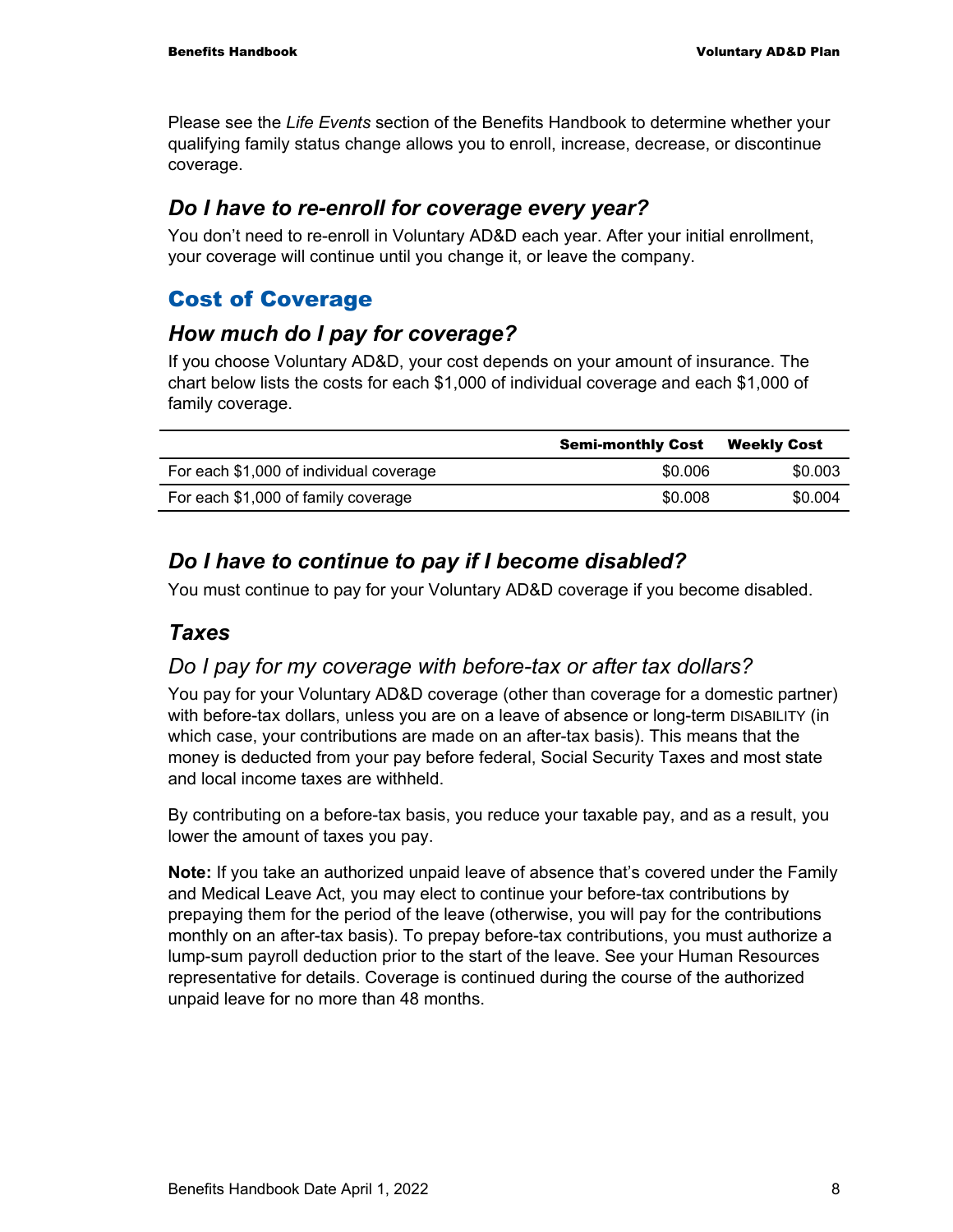#### *Are contributions for a domestic partner and child(ren) of a domestic partner made on a before-tax basis?*

Your contribution to cover a domestic partner and the dependent child(ren) of a domestic partner is the same as the cost to cover other eligible family members. However, because of the IRS requirements, these contributions will be made on an after-tax basis—even for coverage that would in most cases be paid on a before-tax basis.

If your partner (or his or her children) qualifies as a dependent under IRS section 152, your contributions for domestic partner coverage will be on a before-tax basis.

### *What effect does paying for coverage on a before-tax basis have on my other benefits?*

None. Your SALARY will be used to calculate salary related benefits.

### *What effect does paying for coverage on a before-tax basis have on my paycheck?*

Paying for coverage on a before-tax basis means that the amount you pay toward your Voluntary AD&D coverage comes out of your pay before taxes are withheld, so you are paying taxes on a lower amount of salary. Your take-home pay is higher than it would be if you paid for your coverage on an after-tax basis.

### *What effect does paying for my coverage on a before-tax basis have on my Social Security benefit?*

Your SOCIAL SECURITY BENEFITs may be lower than they otherwise might be. This is because your Social Security is based on your taxable pay (up to a specified annual maximum amount of earnings), and your taxable pay is reduced by the amount you contribute to the Voluntary AD&D Plan.

### *What effect does paying for my coverage on a before-tax basis have on my W-2?*

Your contributions won't be included in your taxable gross earnings on your W-2 statement. This reduces your taxable pay and as a result, lowers the amount of taxes you pay.

### *Is my benefit payment subject to tax?*

The benefit payment is not subject to federal income taxes and in most cases state income taxes.

The benefit payment may be subject to federal estate taxes.

Tax rules change from time to time. Please note that the information contained in this Summary Plan Description must not be construed as tax advice, which you can receive only from a professional tax advisor, who should be consulted on federal, state, income, gift and estate tax questions.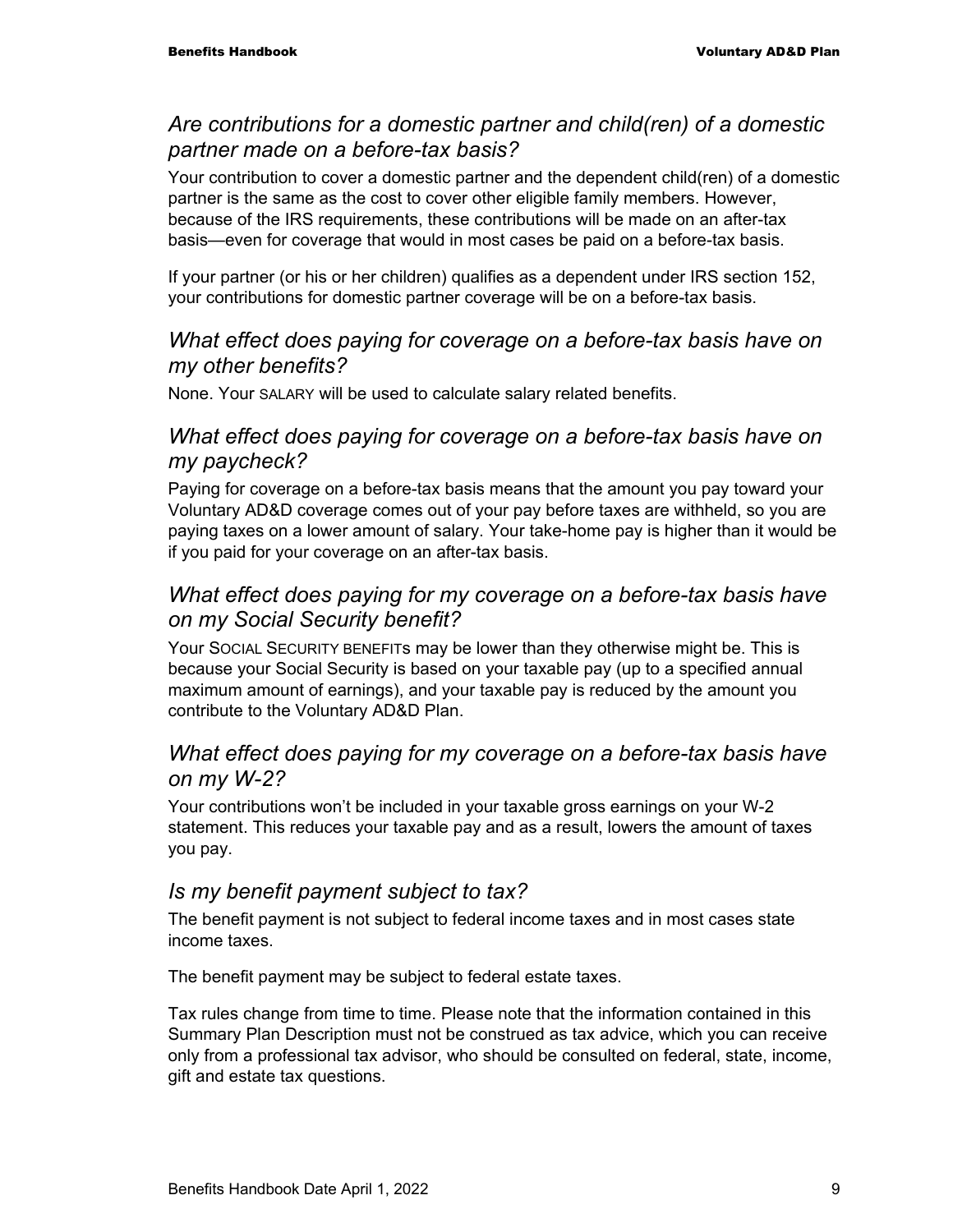### When Coverage Begins

#### *Marsh McLennan New Hire (other than MMA)*

If you enroll for Voluntary AD&D, your coverage begins on the business day after your election is saved, as long as you are eligible.

#### *MMA New Hire*

If you enroll for Voluntary AD&D, your coverage begins on the business day after your election is saved, as long as you are eligible.

#### *What happens if I am not at work on the day my coverage is supposed to start?*

#### *Marsh McLennan New Hire (other than MMA)*

If you are not ACTIVELY-AT-WORK on the day your coverage is supposed to begin, your coverage will be effective on the first day of eligibility when you are Actively-At-Work, as long as you complete enrollment within 30 days of your eligibility date.

#### *MMA New Hire*

If you are not Actively-At-Work on the day your coverage is supposed to begin, your coverage will be effective on the first day of eligibility when you are Actively-At-Work, as long as you complete enrollment within 30 days of your eligibility date.

#### *What happens if I am in the hospital when my coverage is supposed to start?*

If you are hospitalized on the day your coverage is supposed to begin, your coverage will start on the business day you are Actively-At-Work if you are a Marsh McLennan employee.

#### *What happens if my family member is in the hospital when coverage is supposed to start?*

If your family member is hospitalized on the day your coverage is supposed to begin, his or her coverage will start immediately as long as you are Actively-At-Work if you are a Marsh McLennan employee on the day your coverage begins.

# Changing Coverage

### *When can I change the amount of my coverage?*

You can elect or increase your Voluntary AD&D coverage:

- **u.** during Annual Enrollment. or
- **E** within 30 days of certain qualified changes in family status.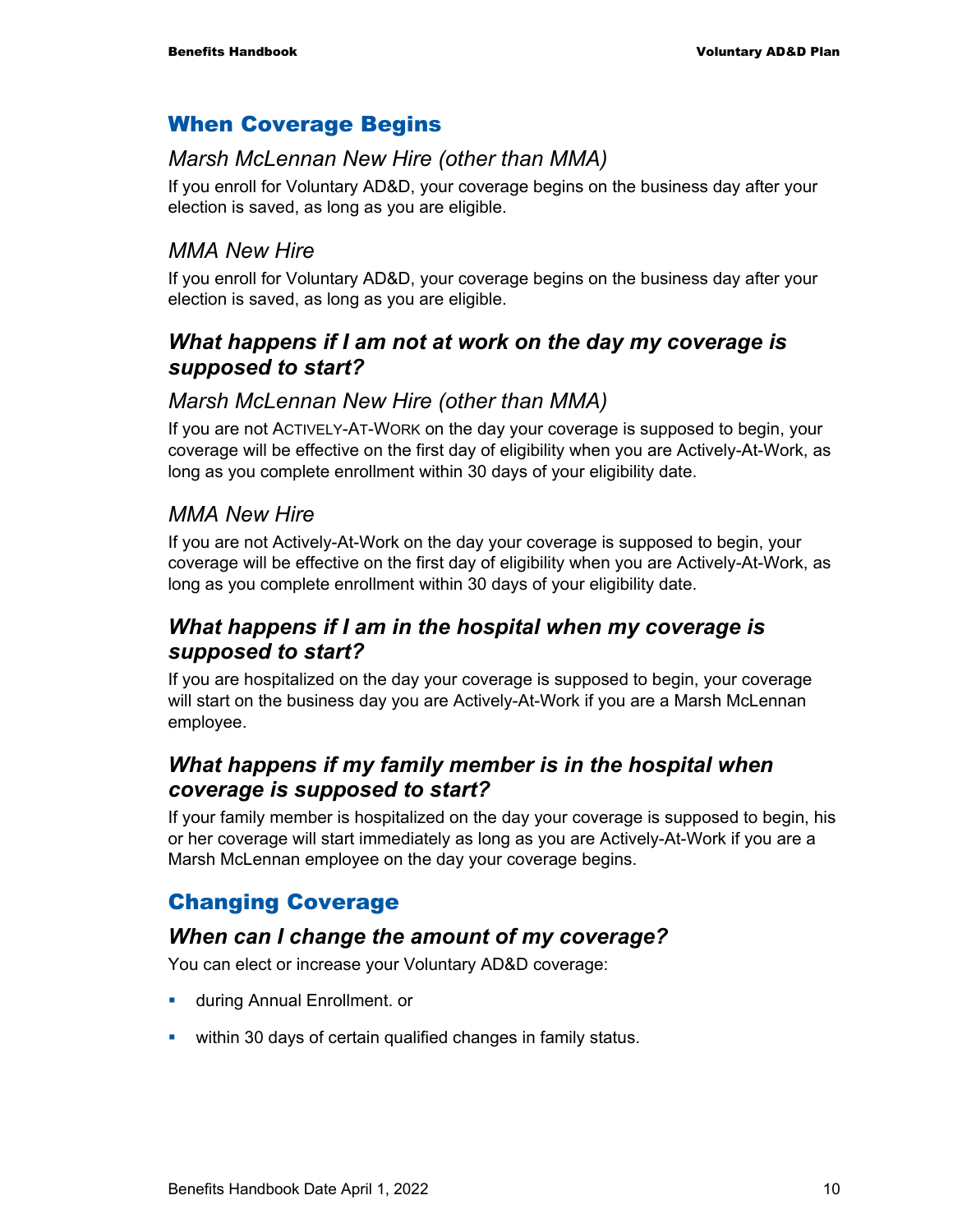You can also cancel your coverage:

- **EXECUTE:** during Annual Enrollment, or
- **•** within 30 days of certain qualified changes in family status.

See the *Life Events* section to determine whether your qualified family status change allows you to enroll, increase, decrease, or discontinue coverage.

#### When Coverage Ends

Coverage ends on the first of the following to occur:

- $\blacksquare$  the date of your death
- $\blacksquare$  the date the Plan is terminated
- the date you no longer meet the eligibility requirements
- the date you discontinue coverage
- $\blacksquare$  the last date worked.

#### *Can I convert my coverage to an individual policy when my coverage ends?*

You can convert your Voluntary AD&D coverage. To apply for conversion to an individual policy, you must contact AIG c/o Reuben Warner Associates at +1 800 421 3005 ext. 320. The minimum benefit is \$100,000 and the maximum benefit is \$500,000 in coverage. You may convert your Voluntary AD&D policy to an individual plan at standard insurance company rates by applying and making the premium payments to the insurance company within 31 days from the date coverage ends.

#### *When does my individual policy take effect?*

Your individual policy takes effect on the later of the date the coverage ends or the date the application and premium payment are received by the insurance company.

#### *Do I need Evidence of Insurability to convert to an individual policy?*

You don't have to provide Evidence of Insurability to convert to an individual policy.

#### Beneficiaries

#### *How do I name or change my beneficiary?*

You can name anyone you wish as a BENEFICIARY.

To name or change a beneficiary, go to Colleague Connect (**https://mmcglobal.sharepoint.com/sites/home**). Click **Pay & Benefits** and select **Mercer Marketplace Benefits Enrollment Website** under **Benefits**.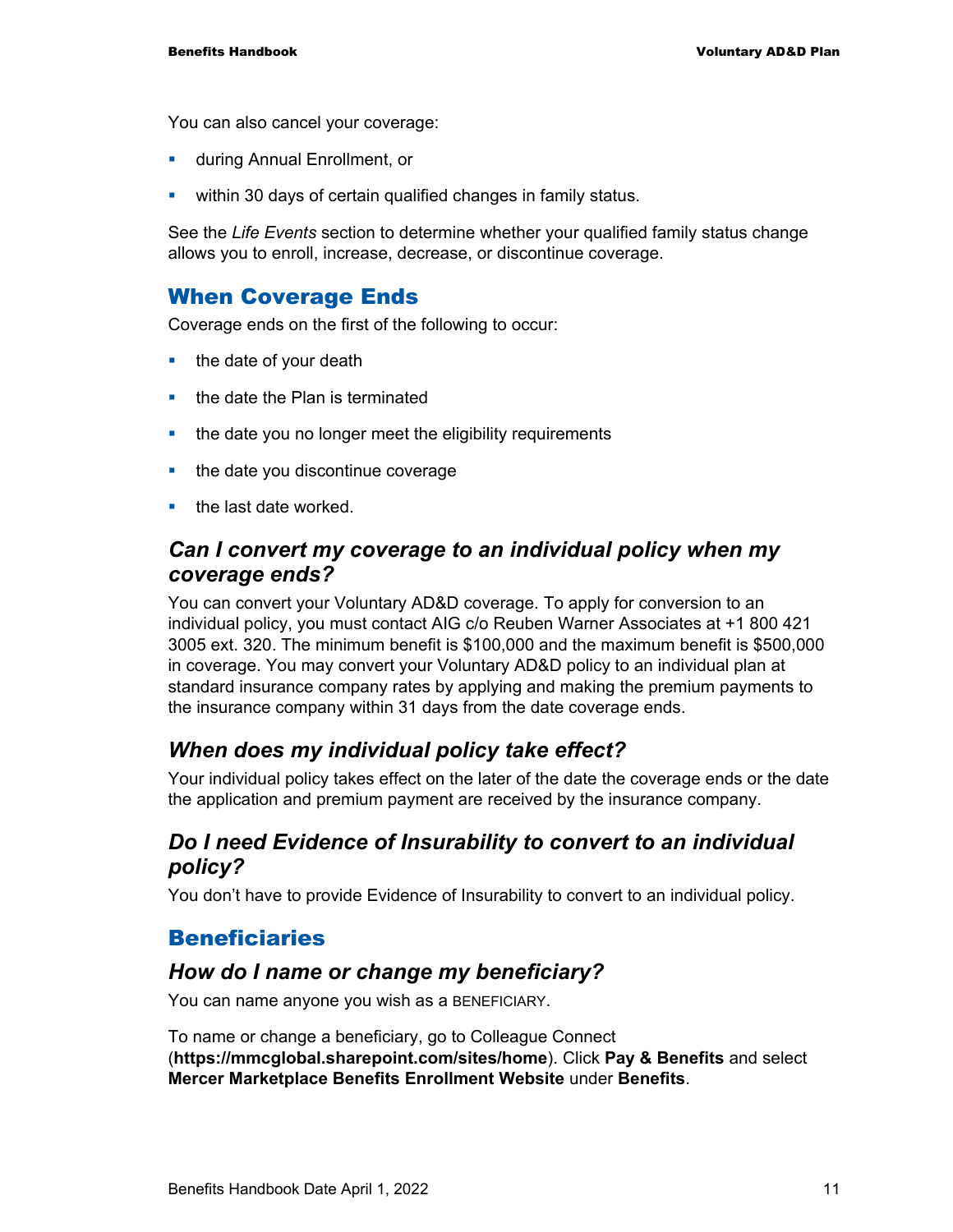You are always the beneficiary if your covered family members die.

#### *Who receives my Voluntary AD&D benefit if I don't name a beneficiary?*

If you do not name a beneficiary, or if your beneficiary isn't alive when you die, the benefit payment will go to your estate.

#### *Can I assign my benefit to someone else?*

The Plan permits absolute assignment by gift. Assignments are generally made to a spouse/domestic partner or an adult child, or a trustee of an executed trust agreement. Any such assignment will irrevocably transfer the right, title, interest and incidents of ownership, both present and future, in such benefits.

To make an Assignment of Insurance, Absolute Assignment forms are available on Colleague Connect (**https://mmcglobal.sharepoint.com/sites/home**). Go to **Pay & Benefits**, under **Find a document**, select **Search all documents**. The assignment form must be reviewed, approved and authorized by the appropriate insurance company representative.

Assignment of benefits may involve federal and state income, gift, and estate tax questions. Legal advice from an attorney prior to making an assignment is recommended.

#### *What happens if I die at the same time as my beneficiary?*

If you and your beneficiary die at the same time, your benefit [and your beneficiary(ies)] will be determined based on the New York Estates, Powers & Trust Law governing multiple deaths, which generally provides that the benefit will be distributed as if you survived your beneficiary if there is no sufficient evidence that your deaths were not simultaneous.

# How the Plan Works

You can elect an accidental death benefit of one to 10 times your SALARY, rounded to the next \$1,000, if not already an even multiple of \$1,000, up to a maximum of \$1,000,000. The amount you elect is called the PRINCIPAL SUM.

#### *If I am on an authorized unpaid leave of absence, does the Plan still provide a benefit?*

If the Company grants you an authorized unpaid leave of absence, Voluntary AD&D Plan coverage for you and your family members continues for the duration of your authorized period of unpaid leave but for no longer than 48 months. It is your responsibility to pay any employee contributions due. (If your leave is covered by the Family and Medical Leave Act, you may prepay contributions on a before-tax basis by authorizing a lump-sum payroll deduction prior to the start of your leave. Coverage may continue during the course of the authorized unpaid leave for no longer than 48 months.)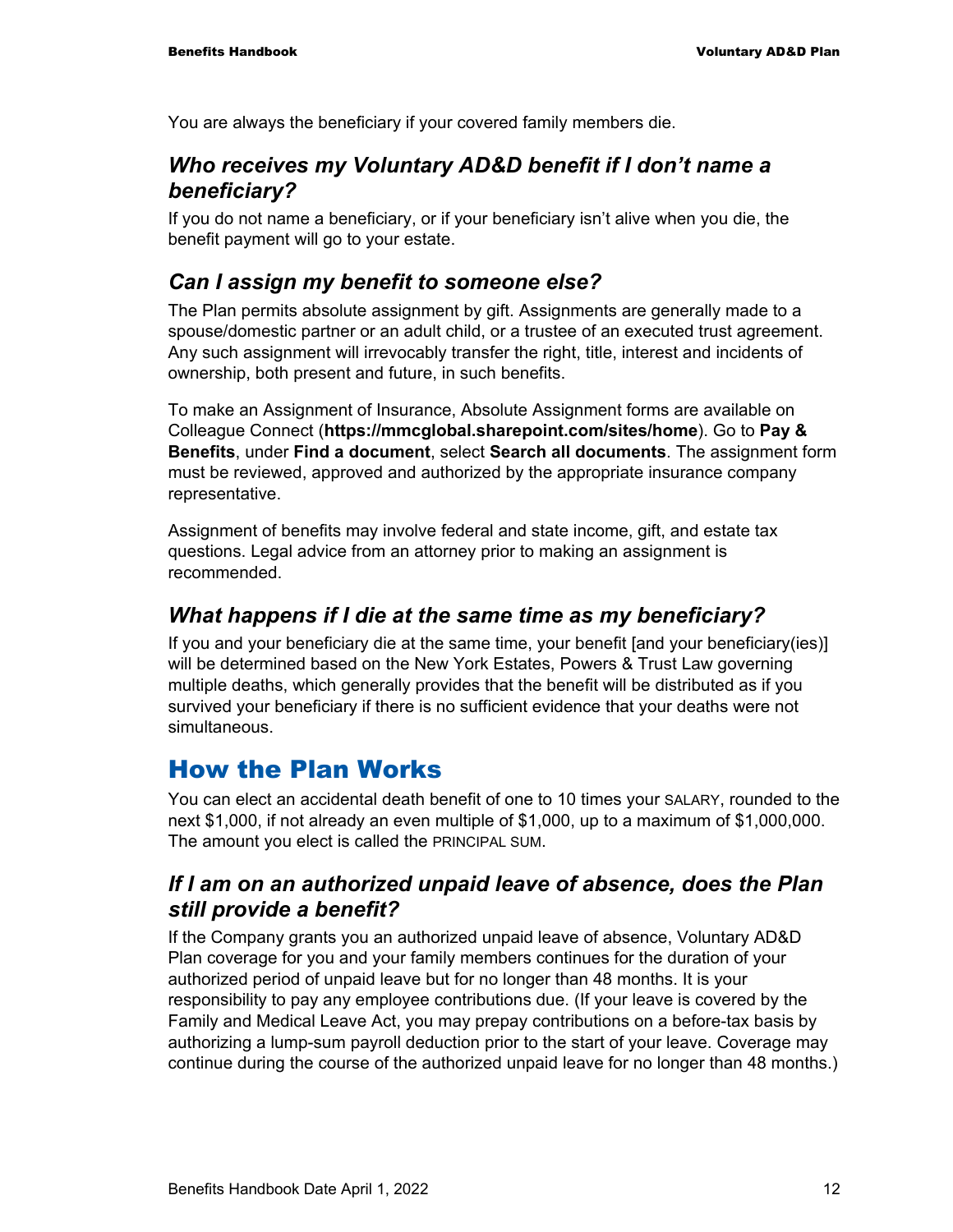### *If I am on Long Term Disability, does the Plan still provide a benefit?*

During a period of approved DISABILITY, your Voluntary AD&D Plan coverage will continue for you and your covered family members but for no longer than 48 months. It is your responsibility to pay any contributions due for Voluntary AD&D Plan coverage on an after-tax basis. If your leave is covered by the Family and Medical Leave Act, you may prepay contributions on a before-tax basis by authorizing a lump-sum payroll deduction prior to the start of your leave. Coverage may continue during the course of the long term disability leave for no longer than 48 months.

# *If I Die*

If you die as a result of a covered accident under this plan while you are an active employee, your family members' coverage will continue at no cost for six months following your accidental death unless your covered spouse remarries or your covered dependents cease to meet the eligibility requirements.

# *If My Family Member Loses Eligibility Status*

If your family member no longer meets the eligibility requirements, his or her coverage under the Voluntary AD&D Plan ends.

It is your responsibility to cancel coverage when a family member is no longer eligible. No refund of contribution will be paid beyond the date eligibility ceases, and no benefit will be paid if your family member dies or becomes dismembered as a result of an accident.

### Spouse and Domestic Partner Benefits

You can elect coverage to include your eligible family members. The spouse or domestic partner benefit is:

- 60% of the PRINCIPAL SUM if there are no dependent children at the time of the accident
- 50% of the principal sum if there are dependent children at the time of the accident.

# Dependent Children Benefits

The child benefit with family coverage is:

- 20% of the PRINCIPAL SUM to a maximum of \$200,000 if there is no spouse or domestic partner at the time of the accident
- 15% of the principal sum to a maximum of \$200,000 if there is a spouse or domestic partner at the time of the accident.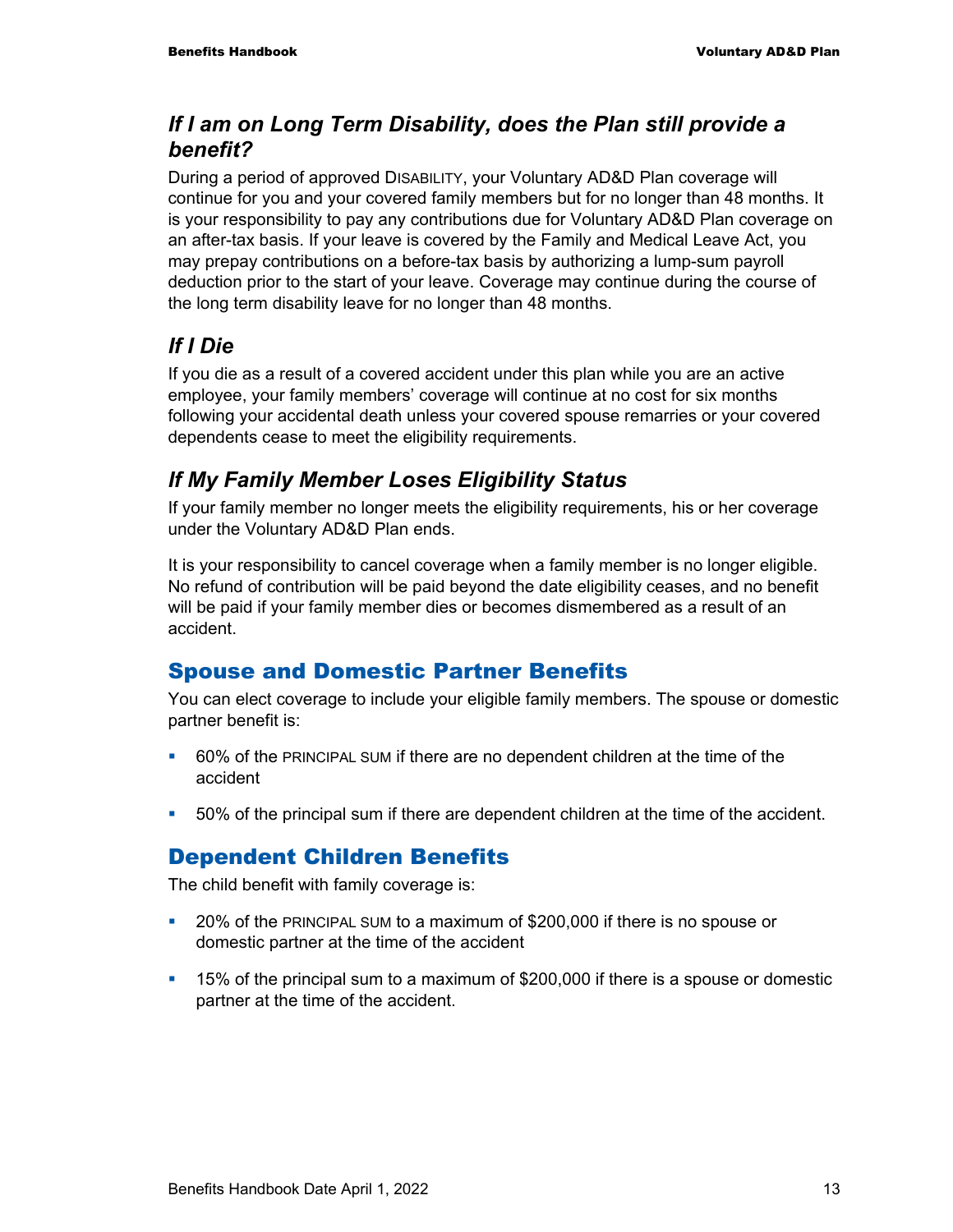### Coma Benefits

If you suffer an accident which is covered by the Plan and as a result of the accident, lapse into a coma, a benefit is payable. The benefit payable is based upon 1% of your PRINCIPAL SUM, payable monthly for each month you remain in a coma. There is no benefit paid for the first 30 days of the coma. The benefit ceases on the earliest of the following dates:

- the date you cease to be comatose due to that injury,
- $\blacksquare$  the date of your death, or
- the date the total amount of the monthly coma benefits paid for all injuries equals 100% of your principal sum.

Only one benefit is provided for any one month of coma, regardless of the number of injuries causing the coma.

National Union reserves the right, at the end of the first 30 consecutive days of the coma and as often as it may reasonably require thereafter, to determine, on the basis of all facts and circumstances, that the insured is comatose, including but not limited to, requiring an independent medical examination provided at the expense of the Company.

#### Dismemberment Benefits

DISMEMBERMENT benefits are paid at a percentage of your PRINCIPAL SUM, paid as a lump sum.

Certain types of losses are not covered.

The loss must be directly related to the injuries from the accident and the loss must take place within 365 days of the accident to be covered under the Plan. The BENEFICIARY must file a claim within 90 days of the date of loss.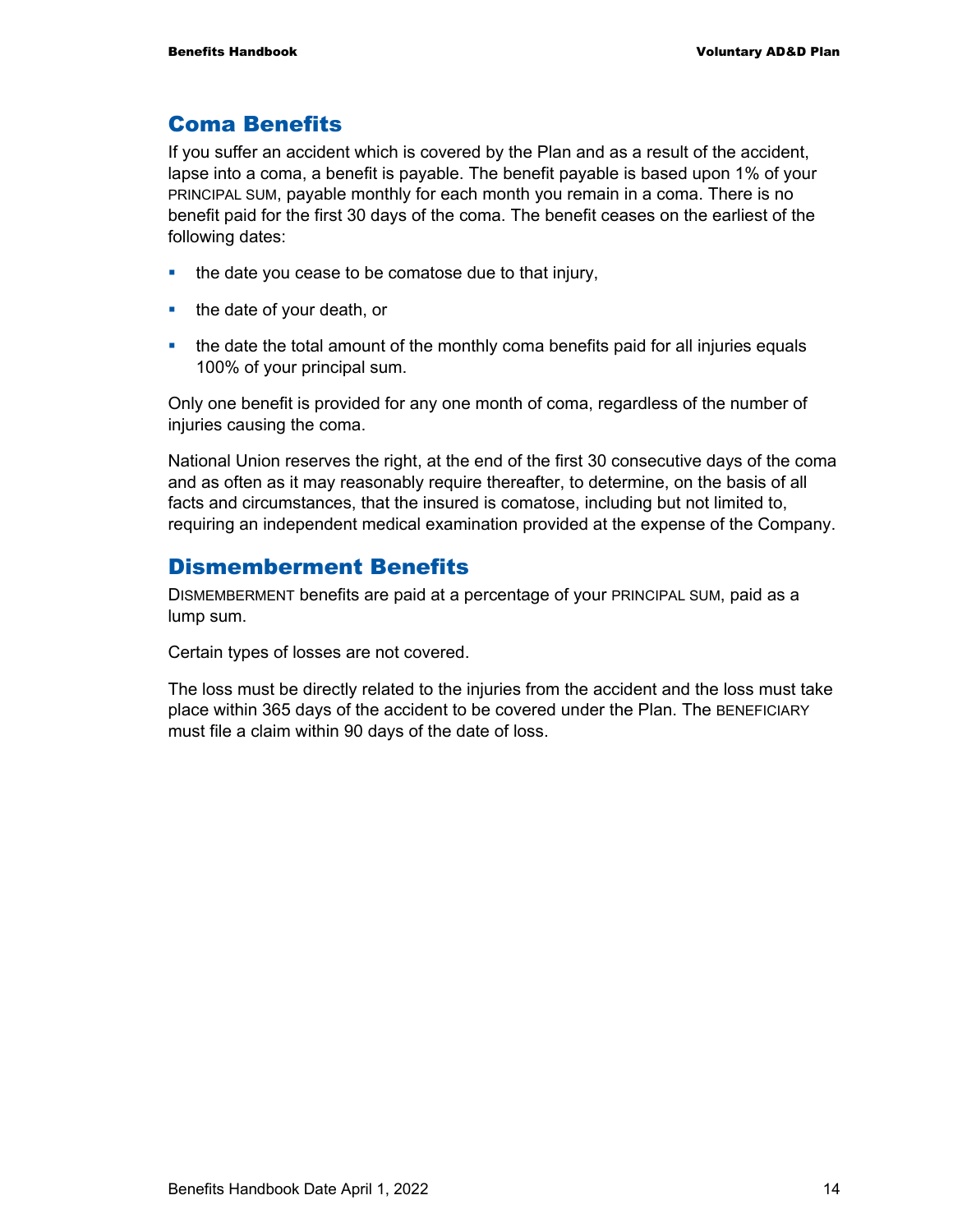|                             | <b>Type of Loss</b>                                | <b>Employee/Spouse</b><br>or Domestic<br><b>Partner: Your</b><br>benefit (or % of<br>the principal<br>sum) is | <b>Dependent</b><br><b>Children Only:</b><br><b>Your benefit</b><br>(or % of the<br>principal sum)<br>is |  |
|-----------------------------|----------------------------------------------------|---------------------------------------------------------------------------------------------------------------|----------------------------------------------------------------------------------------------------------|--|
|                             | Loss of:                                           | 100% of elected                                                                                               | 200% of elected                                                                                          |  |
| $\mathcal{L}_{\mathcal{A}}$ | one hand and<br>one foot                           | benefit                                                                                                       | benefit                                                                                                  |  |
| ш                           | both hands or<br>feet                              |                                                                                                               |                                                                                                          |  |
| ×                           | the sight of<br>both eyes                          |                                                                                                               |                                                                                                          |  |
| ×                           | the sight of<br>one eye and<br>one hand or<br>foot |                                                                                                               |                                                                                                          |  |
| ш                           | speech and<br>hearing in<br>both ears              |                                                                                                               |                                                                                                          |  |
| ш                           | quadriplegia                                       |                                                                                                               |                                                                                                          |  |
| ш                           | paraplegia                                         |                                                                                                               |                                                                                                          |  |
| ш                           | hemiplegia                                         |                                                                                                               |                                                                                                          |  |
|                             | Loss of:                                           | 50% of elected                                                                                                | 100% of elected                                                                                          |  |
| $\mathcal{L}_{\mathcal{A}}$ | one hand or<br>one foot                            | benefit                                                                                                       | benefit                                                                                                  |  |
| a.                          | speech                                             |                                                                                                               |                                                                                                          |  |
| ш                           | the sight of<br>one eye                            |                                                                                                               |                                                                                                          |  |
| ×                           | hearing in<br>both ears                            |                                                                                                               |                                                                                                          |  |
|                             | Loss of:                                           | 25% of elected                                                                                                | 50% of elected                                                                                           |  |
| ×                           | thumb and<br>index finger<br>on the same<br>hand   | benefit                                                                                                       | benefit                                                                                                  |  |
| $\mathcal{L}_{\mathcal{A}}$ | hearing in one<br>ear                              |                                                                                                               |                                                                                                          |  |
|                             | uniplegia                                          |                                                                                                               |                                                                                                          |  |

The amount of your dismemberment benefit depends on the type of loss.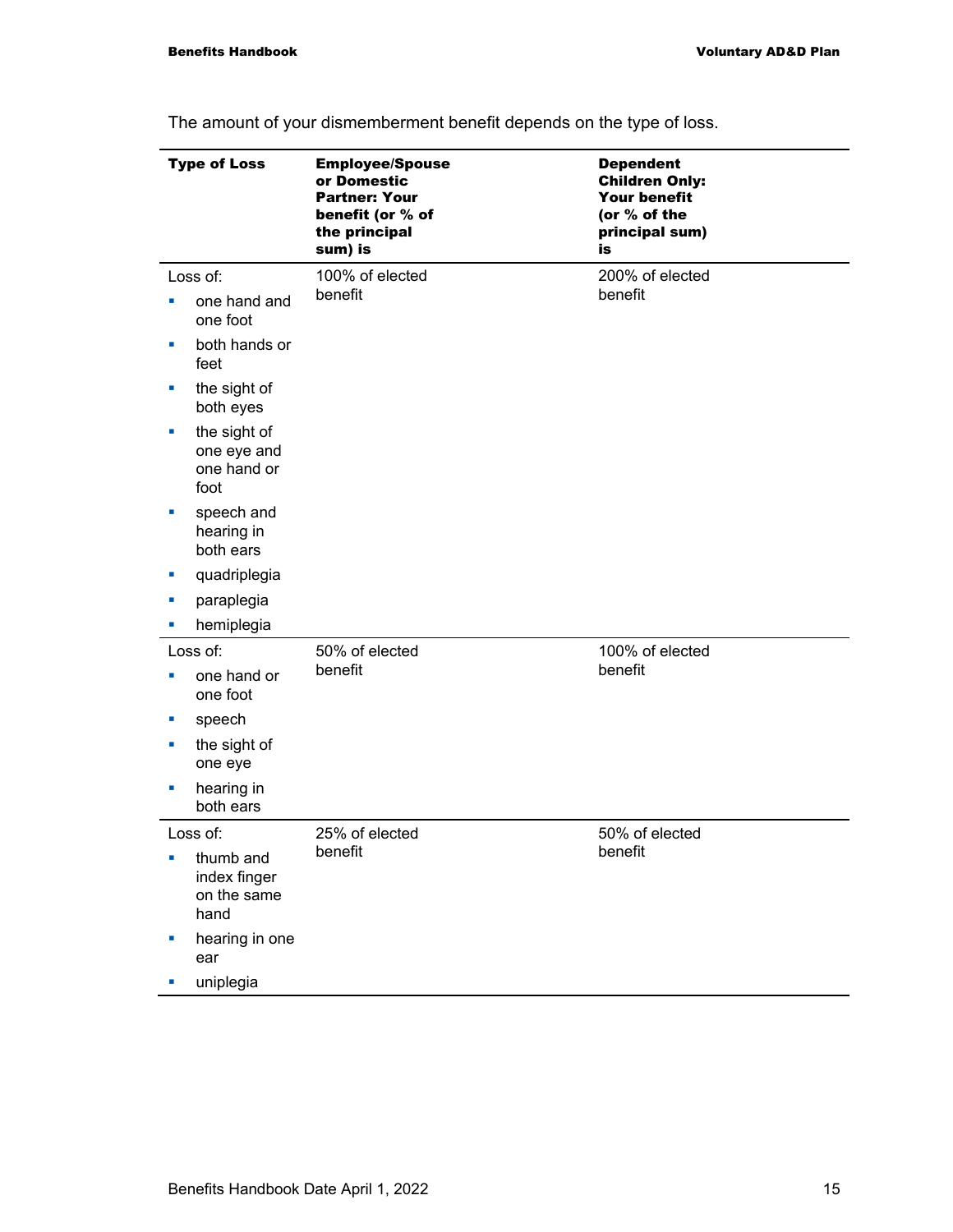| Loss of:            | <b>Definition</b>                                                                                                                            |
|---------------------|----------------------------------------------------------------------------------------------------------------------------------------------|
| <b>Hand or foot</b> | complete severance through or above the wrist or ankle joint                                                                                 |
|                     | (with respect to the thumb and index finger, loss means complete severance<br>through or above the metacarpophalangeal joint of both digits) |
| <b>Sight</b>        | total and irrecoverable loss of the entire sight of that eye                                                                                 |
| <b>Speech</b>       | total and irrecoverable loss of the entire ability to speak                                                                                  |
| <b>Hearing</b>      | total and irrecoverable loss of the entire ability to hear in that ear                                                                       |
| Quadriplegia        | complete and irreversible paralysis of both upper and both lower limbs                                                                       |
| Paraplegia          | complete and irreversible paralysis of both lower limbs                                                                                      |
| Hemiplegia          | complete and irreversible paralysis of both upper and lower limbs on one side of<br>the body                                                 |
| Uniplegia           | complete and irreversible paralysis of one limb                                                                                              |
| Limb                | entire arm or entire leg                                                                                                                     |

#### *Loss is defined as follows:*

If more than one loss is sustained as a result of the same accident, only one amount, the largest, will be paid.

# Additional Benefits

#### *Will my beneficiary receive an extra benefit if I was wearing my seat belt in a car accident that resulted in my death?*

There is a benefit of the lesser of \$50,000 or 10% of your PRINCIPAL SUM under the Voluntary AD&D Plan, if you were wearing a properly fastened, original, factory-installed seat belt. In addition, if the Seat Belt Benefit is payable and the original, factory-installed automobile air bag system properly inflated upon impact during a car accident that causes death, an additional benefit of the lesser of \$50,000 or 10% of your principal sum is payable as a lump sum.

### *Is there an education benefit for my children if I die in an accident?*

If you have elected family coverage and suffer an accidental death while covered under the Voluntary AD&D Plan, your children may receive an education benefit. The education benefit is the lesser of 5% of your principal sum to a maximum of \$10,000 or the actual annual tuition (exclusive of room and board) and is paid annually, for a maximum of four consecutive years, as long as your child remains a full-time student. The benefit does not cover education costs that were incurred before your death.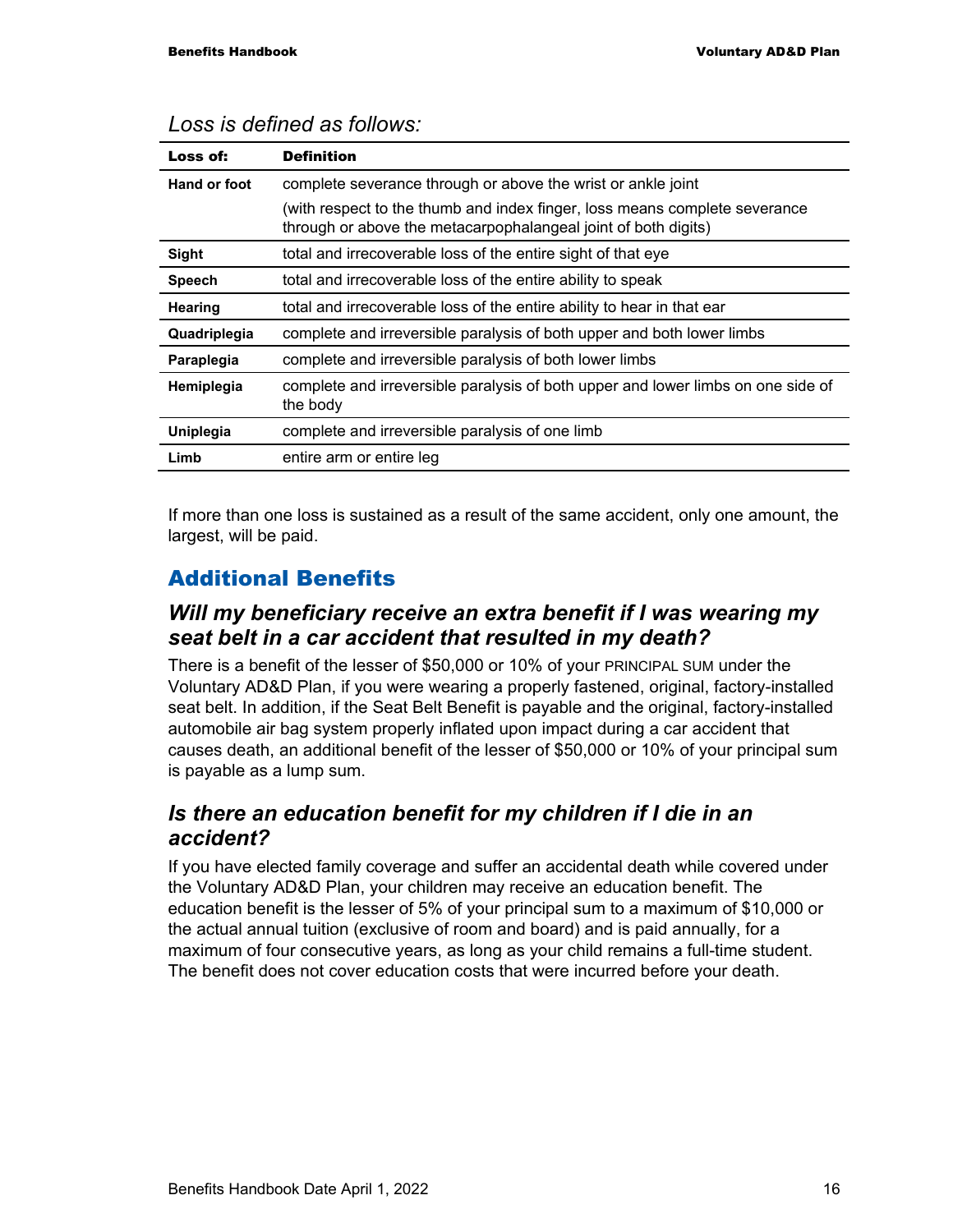To qualify, your child has to be:

- **E** covered under this Plan, and
- enrolled as a full-time student in a college or university, *or*
- $\blacksquare$  in the 12<sup>th</sup> grade, if the child enrolls in a college or university as a full-time student within 365 days of your death.

If there are no children who qualify for this benefit, the Plan will pay a one-time lump sum of \$10,000 to your designated BENEFICIARY.

#### *Will my spouse/domestic partner receive an education benefit if I die in an accident?*

If you have elected family coverage and suffer an accidental death while covered under the Plan, your spouse/domestic partner may receive an education benefit. The education benefit is the lesser of 5% of your principal sum, to a maximum of \$10,000 a year or the actual tuition, (exclusive of room and board) for up to four consecutive years.

To qualify, your spouse/domestic partner has to be:

- **E** covered under this Plan, and
- enrolled in a college, university, professional, or trade school, *or*
- **•** enrolled within 30 months after the date of your death.

This benefit will be paid for each year your spouse/domestic partner is continuously enrolled.

If your spouse/domestic partner ceases enrollment as a student, the benefit ends, even if he or she reenrolls at a later date. The benefit does not cover education costs that were incurred before your death.

If there is no spouse//domestic partner eligible for this benefit within 30 months after your death, a one-time lump sum amount of \$10,000 will be paid to your designated beneficiary.

#### *Is there a benefit if I become disabled because of an accident?*

If, as a result of an injury, you are rendered permanently totally disabled within 365 days of the accident that caused the injury, the Plan will pay 100% of the principal sum at the end of 12 consecutive months of the permanent total DISABILITY. You must be age 69 or younger to qualify for this benefit. This benefit is not provided after age 69 because of significant cost considerations in providing such coverage.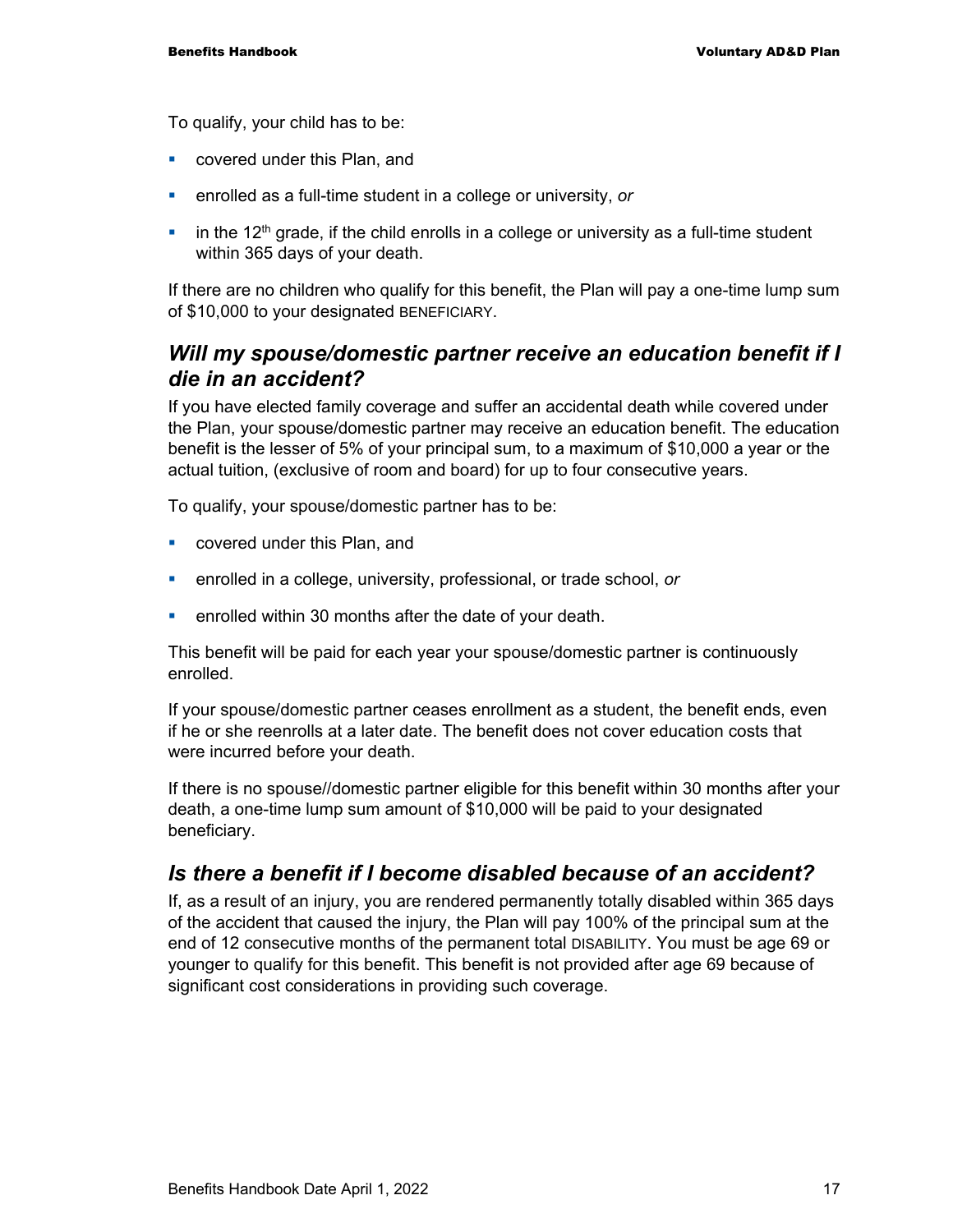#### *Will I receive an extra benefit if I am involved in a work-related accident?*

There is no additional benefit for work-related accidents under the Voluntary AD&D Plan. The Company does provide you with a Company-paid Business Travel Accident Insurance Plan.

### *Is there a day care benefit in case of my or my spouse's or domestic partner's death?*

If you have elected family coverage and you or your spouse/domestic partner accidentally dies, a day care expense benefit of up to 5% of your principal sum (not to exceed \$15,000) is paid annually for up to four years to the surviving parent of a covered minor child under age 13. The annual benefit paid is not to exceed the actual cost of the day care center for that year.

If there are no family members who qualify for this benefit, a one-time lump sum of \$10,000 will be paid to your designated beneficiary.

To qualify, your child has to be:

- under age 13. and
- **E** covered under this Plan, and
- enrolled in a day care center, *or*
- **EXECT** enrolled within 365 days after the date of your death

# *Is there a rehabilitation benefit if I have an accident?*

The Plan will pay up to \$15,000 in rehabilitation expenses incurred within two years of the date causing the covered injury if you suffer an accidental DISMEMBERMENT or paralysis loss that is payable under the Plan. Covered rehabilitation expenses do not include any expenses for or resulting from an injury for which you are entitled to benefits paid by Workers' Compensation or other similar law.

### *Is there a disability benefit for my spouse/domestic partner who has become disabled as a result of an accident?*

100% of the spouse's or domestic partner's principal sum is payable if they become totally and permanently disabled (as defined by National Union) before age 70. The benefit is payable at the end of 12 consecutive months of the permanent total disability. The disability must be the result of an accident and must occur within 365 days after the accident.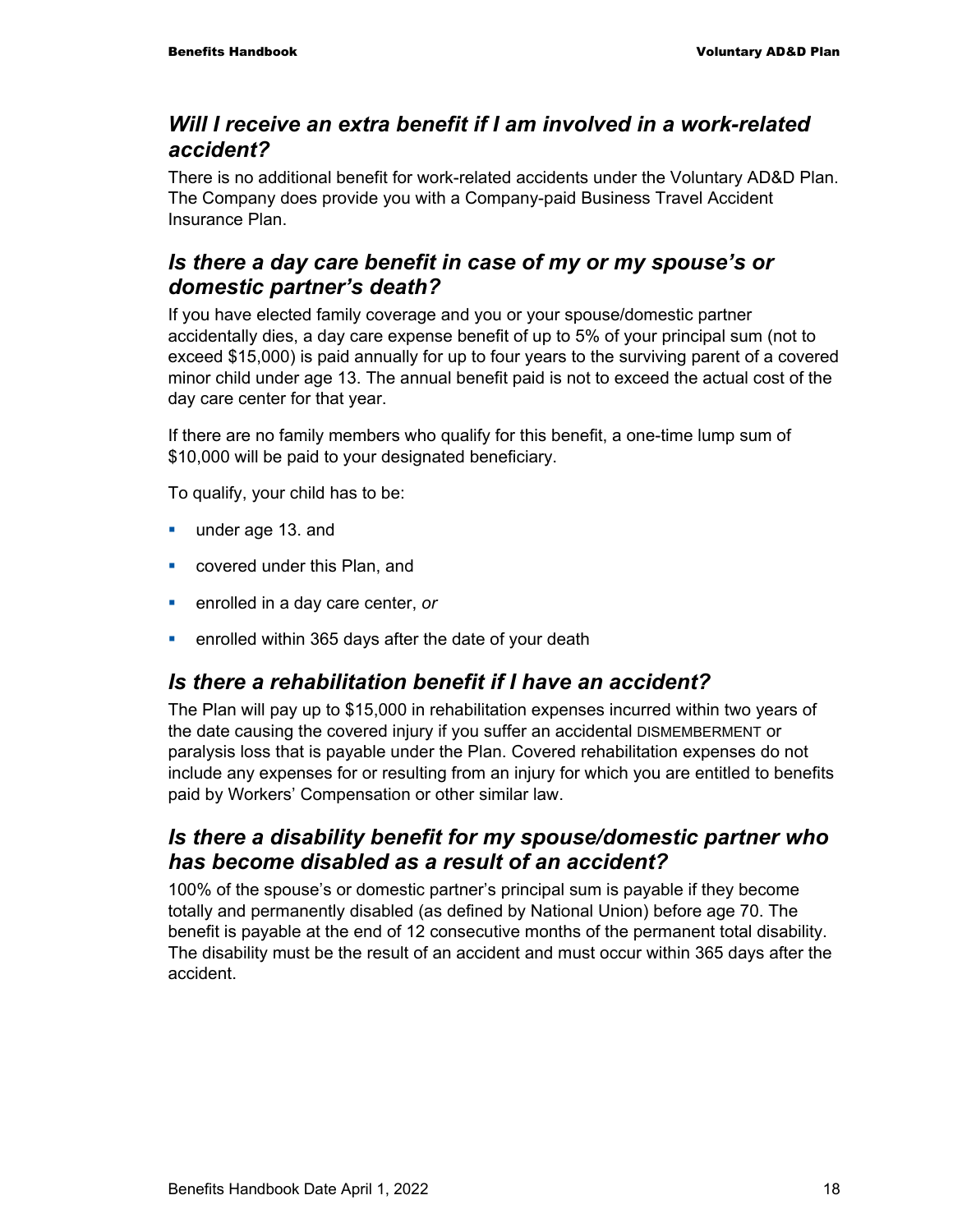#### *Will my survivors' coverage continue if I die?*

If you suffer an accidental injury which results in your covered death that is payable under the Plan, your covered family members' coverage will continue at no cost for up to six months. Coverage ends on the earliest of 6 months, the date your spouse remarries, the date the children are no longer eligible under the plan or the date the plan ends.

### *Is there a monthly benefit payable to my surviving covered family members if I die in an accident?*

A monthly benefit of 0.5% of your principal sum will be paid for up to six consecutive months to your surviving covered spouse/domestic partner; otherwise, in equal shares to your surviving covered children.

#### *Is there a maximum benefit if my spouse/domestic partner and I suffer losses from the same accident?*

If both you and your covered spouse/domestic partner suffer a loss from the same accident, your spouse's or domestic partner's principal sum will be increased to equal 100% of your principal sum, up to a maximum of \$2 million, provided that you both suffer loss of life within 90 days of the accident and the accident occurs at the same time or within 24 hours of each other.

### What Is Not Covered

Under the Voluntary AD&D Plan, losses aren't covered under the Plan if they result from:

- travel or flight in or on (including getting in or out of, or on or off of) any vehicle used for aerial navigation, other than as a fare-paying passenger on a scheduled or charter flight operated by a scheduled airline or any aircraft owned, leased or operated by the Company, whether as a passenger, pilot, operator or crew member.
- suicide or any attempt at suicide or intentionally self-inflicted injury or any attempt at intentionally self-inflicted injury.
- declared or undeclared war or any act of declared or undeclared war in your country of permanent residence, the United States of America, its territories and possessions, Canada or Mexico.
- service in the Armed Forces or units auxiliary thereto of any country or international authority (Unearned premium for any period for which you are not covered due to your active duty status will be refunded.) (Loss caused while on a short-term National Guard or reserve duty for regularly scheduled training purposes is not excluded.)
- sickness, disease, mental incapacity or bodily infirmity whether the loss results directly or indirectly from any of these, unless specifically provided by the Plan.

Also, death or DISMEMBERMENT has to be directly related to the injuries from the accident and occur within 365 days of the accident.

If you suffer one or more losses from the same accident, the maximum amount payable under all benefits combined will not exceed the amount payable for one of those losses, the largest: Accidental Death Benefit, Accidental Dismemberment Benefit, Coma Benefit, Paralysis Benefit and Permanent Total Disability Benefit.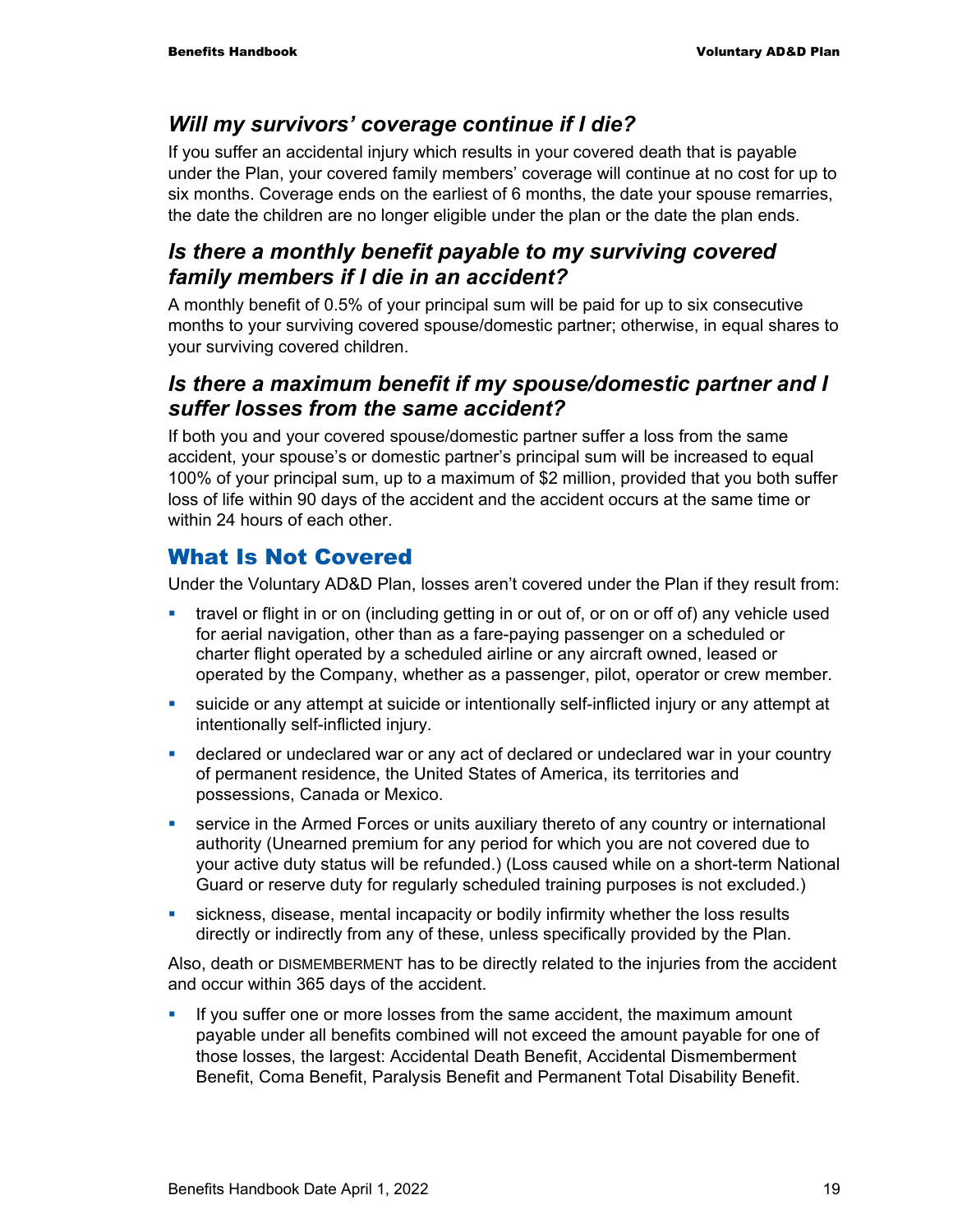# How Benefits Are Paid

### *Who will receive the benefit check?*

If a covered family member dies as a result of a covered accident or you suffer DISMEMBERMENT, you will receive the benefit check directly.

If you die as a result of a covered accident, your designated beneficiary will receive the benefit check.

#### *What is considered salary for determining the amount of my Voluntary AD&D benefit?*

The following definition of SALARY is used to determine the amount of your PRINCIPAL SUM under this Plan:

- **For Marsh McLennan employees (other than MMA):** Salary for the purpose of the Plan is your annual base salary (excluding overtime, bonuses, COMMISSIONS, and other extra compensation).
- **For MMA employees:** 
	- Salary for the purpose of the Plan is your annual base salary (excluding overtime, bonuses, COMMISSIONS, and other extra compensation) or your annual benefits base rate. ANNUAL BENEFITS BASE RATE includes your annual base salary, your annual MMA producer salary, your GUARANTEED ANNUAL DRAW and the average of the last two years' commissions.

#### *If my salary changes, what happens to my accidental death and dismemberment benefit?*

Your Voluntary AD&D benefit is based on your salary and will change when your salary changes (but the benefit will be limited to the maximum coverage level).

# Filing a Claim

To get a claim form, you or your BENEFICIARY should contact National Union and return the form as it instructs.

| <b>Type of loss</b>  | <b>Documents required</b>                                                                                      |
|----------------------|----------------------------------------------------------------------------------------------------------------|
| <b>Death</b>         | a claim form<br>ш                                                                                              |
|                      | a certified death certificate<br>п                                                                             |
|                      | an accident report<br>ш                                                                                        |
|                      | a copy of any newspaper articles if available<br>ш                                                             |
|                      | a certified copy of the court appointment naming the guardian of the<br>ш<br>estate, if beneficiary is a minor |
|                      | proof of age of the beneficiary<br>×                                                                           |
|                      | a police report<br>п                                                                                           |
| <b>Dismemberment</b> | a claim form<br>ш                                                                                              |
|                      | a police report<br>п                                                                                           |
|                      | an accident report<br>п                                                                                        |
|                      | listing of all doctors and hospitals treating the insured for this injury<br>ш                                 |
|                      |                                                                                                                |

These documents will need to be included with your claim: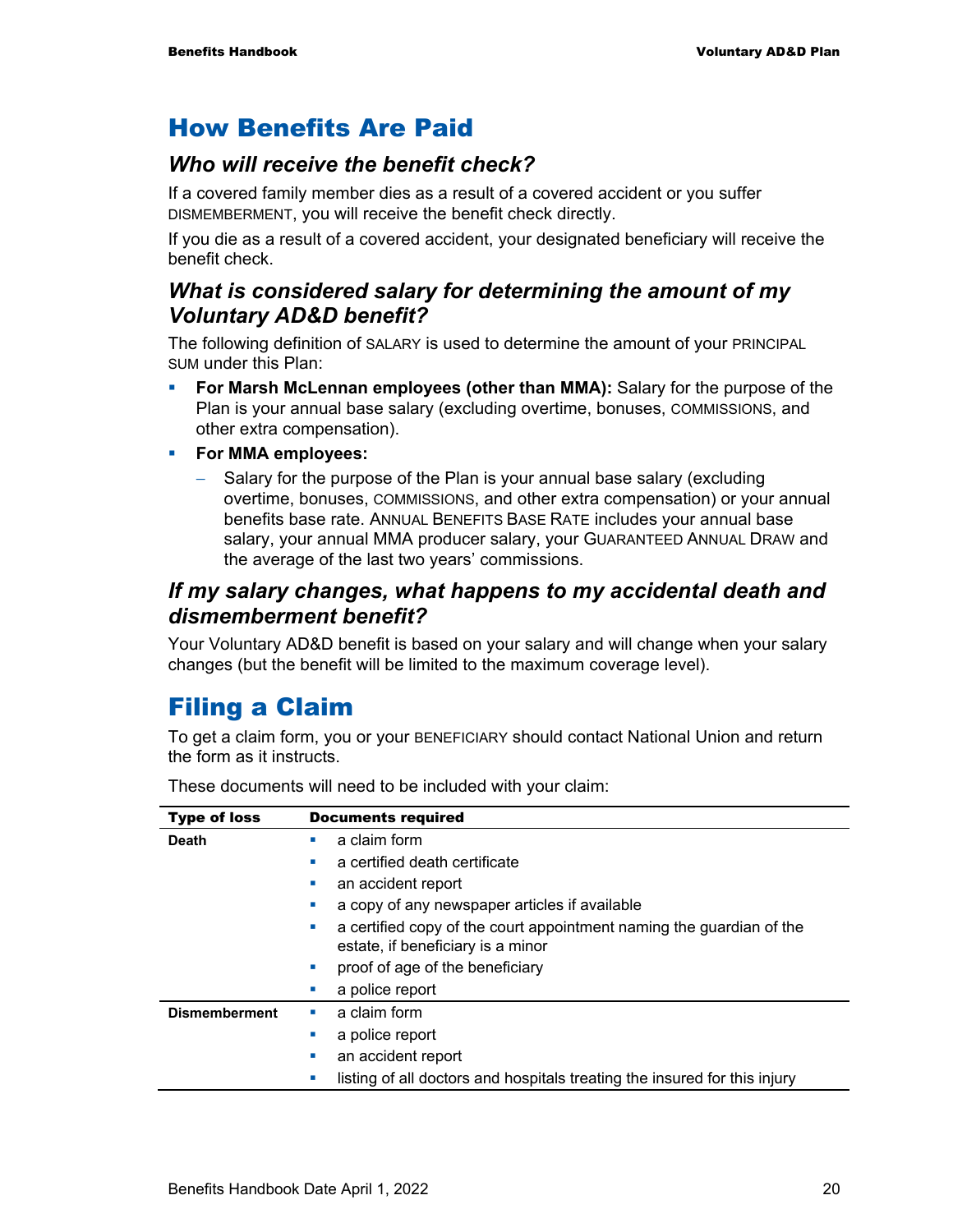The loss must be directly related to the injuries from the accident and take place within 365 days of the accident to be covered under the Plan.

The beneficiary needs to file written notice of claim with National Union within 20 days after the date of loss and provide written proof of loss within 90 days of the date of loss.

#### *How does claims processing work?*

After National Union receives the proper documents and approves the claim, a check will be sent to the beneficiary's home address.

#### *How long does it normally take to process a claim for benefits?*

Most claims are normally processed immediately, but not more than 60 days after National Union's receipt of written proof of the loss.

#### *How do I appeal a benefit determination or denied claim?*

There are special rules, procedures and deadlines that apply to appeals of benefit determinations and denied claims, and you have special legal rights under ERISA. Please refer to the Plan Administration Description for a description of the appeal process.

# **Glossary**

#### ACTIVELY-AT-WORK

You are "Actively-At-Work" if you are fulfilling your job responsibilities at a Company-approved location on the day coverage is supposed to begin (e.g., you are not out ill or on a leave of absence).

#### AFTER-TAX PAYCHECK DEDUCTIONS

Deductions taken from your pay after Social Security (FICA and Medicare) and federal unemployment insurance (FUTA) taxes and other applicable federal, state and local taxes are withheld.

#### ANNUAL BENEFITS BASE RATE

Annual base salary (excluding overtime, bonuses, commissions, and other extra compensation), annual MMA producer salary, guaranteed annual draw and the average of the last two years' commissions.

#### BEFORE-TAX PAYCHECK DEDUCTIONS

Contributions taken from your paycheck generally before Social Security (FICA and Medicare) and federal unemployment insurance (FUTA) taxes and other applicable federal, state, local and other income taxes are withheld.

For certain plans, such as the 401(k) Savings & Investment Plan and the Supplemental Savings & Investment Plan, contributions are taken from your paycheck after Social Security and federal unemployment insurance taxes are withheld but before federal, and, if applicable, state or local income taxes are withheld.